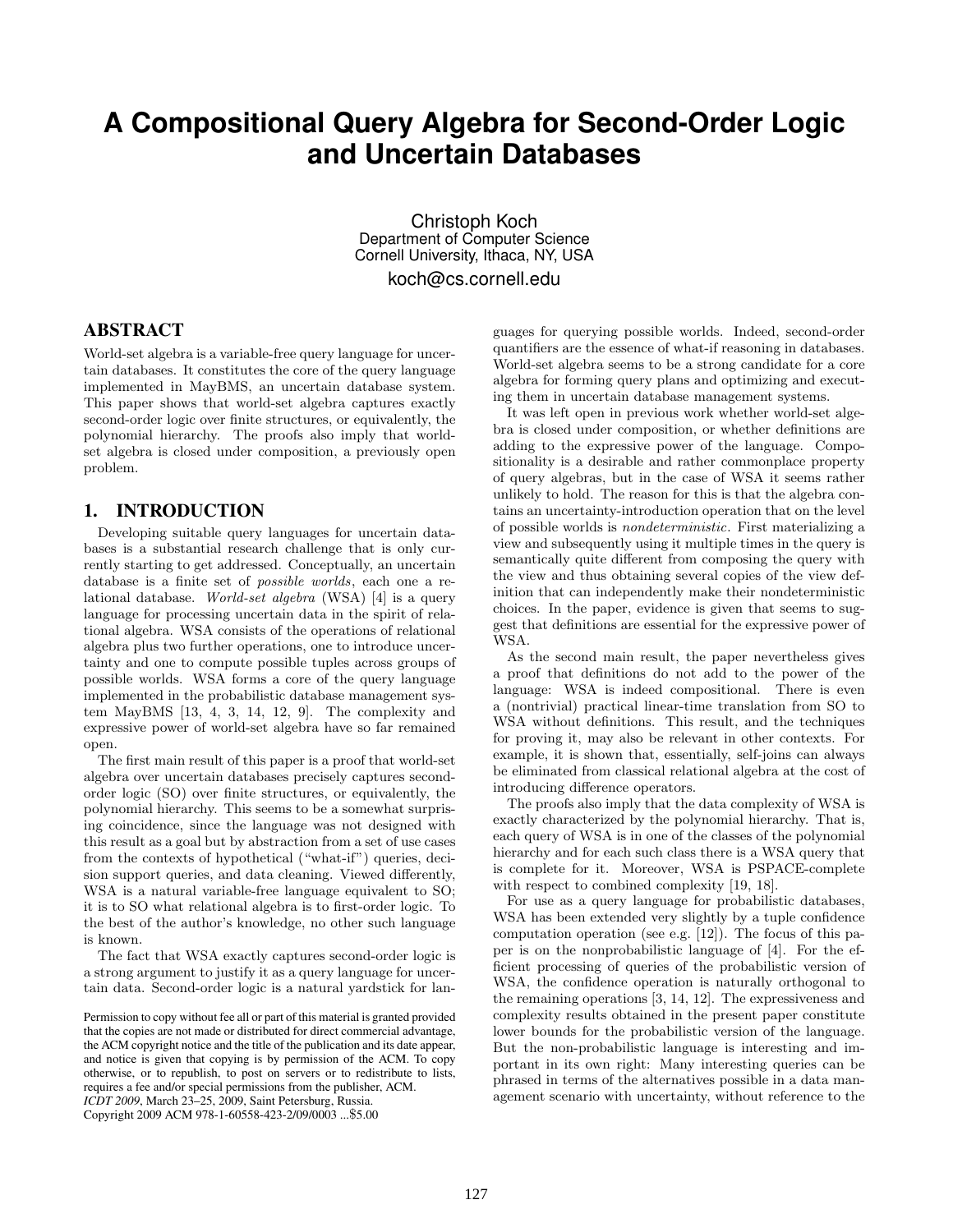relative (probability) weights of these alternatives.

The structure of this paper is as follows. Section 2 establishes the connection between second-order logic and uncertain databases. Section 3 introduces world-set algebra and gives formal definitions of syntax and semantics. Section 4 proves that WSA exactly captures the expressive power of second-order logic over finite structures. These proofs assume the availability of a construct for making definitions (materializing views). Section 5 discusses the importance of being able to eliminate these definitions, and shows why it should seem rather surprising that definitions are not needed for capturing second-order logic. Section 6 finally proves that definitions can indeed be eliminated without loss of expressive power, and a construction for composition is given. We obtain from these results that WSA with or without definitions is complete for the polynomial hierarchy with respect to data complexity and PSPACE-complete with respect to combined complexity. We discuss related work in Section 8 and conclude in Section 9.

### 2. UNCERTAIN DATABASES

The schema of a relational database is a set of relation names together with a function sch that maps each relation name to a tuple of attribute names. The arity  $|sch(R)|$  of a relation R is denoted by  $ar(R)$ . We use calligraphic symbols such as  $A$  and  $B$  for relational databases. Relations are sets of tuples (rather than multisets, as in SQL).

We will use the standard syntax of second-order logic (SO; see e.g. [15]). Its semantics is defined using the satisfaction relation  $\vDash$ , as usual. We use  $R \subseteq S$  as a shortcut for  $\forall \vec{x} \; R(\vec{x}) \Rightarrow S(\vec{x})$ . Throughout this paper, we will only use second-order logic relativized to some given finite set of domain elements (say,  $D$ ), as is common in finite model theory (cf. [15]). That is, first-order quantifiers  $\exists x \phi$  are to be read as  $\exists x D(x) \land \phi$  and second-order quantifiers  $\exists R \phi$  are to be interpreted as  $\exists R \, R \subseteq D^{ar(R)} \wedge \phi$ .

An uncertain database over a given schema represents a finite set  $W = \{A_1, \ldots, A_n\}$  of relational databases of that schema, called the *possible worlds*. One world among these is the true world, but we do not know which one.

We assume that the domain relation  $D$  is given in the input and is the same relation in all worlds. Specifically, it contains two symbols 0 and 1.

A representation for a finite set of possible worlds W over schema  $(R_1, \ldots, R_k)$  is a pair of a relational database schema and a representation formula  $\omega$  over that database schema with free second-order variables  $R_1, \ldots, R_k$  and without free first-order variables such that  $\omega$  is true on exactly those structures that are in W:

$$
(R_1,\ldots,R_k)\vDash\omega\;\Leftrightarrow\;(R_1,\ldots,R_k)\in W.
$$

Example 2.1 (Standard Representation). Consider a representation of an uncertain database by relations that associate with each tuple a local condition in the form of a conjunction of propositional literals. A possible world is identified by a truth assignment for the propositional variables used, and a tuple is in a possible world if the world's truth assignment makes the tuple's clause true.

A representation database consists of a set V of propositional variables, a relation L such that  $L(c, p, 1)$  is true iff variable p occurs positively in conjunction c and  $L(c, p, 0)$  is true iff variable  $p$  occurs negated in  $c$ , and a representation

relation  $R'_i$  for each schema relation  $R_i$  which extends the schema of  $R_i$  by a column to associate each tuple with a conjunction.

Possible worlds are identified by subsets  $P \subseteq V$  of variables that are true. A tuple  $\vec{t}$  is in relation  $R_i$  in possible world P if  $R_i'(\vec{t}, c)$  is true for some conjunction c and c is true for the variable assignment that makes the variables in P true and the other variables false.

The representation formula  $\omega(R_1,\ldots,R_k)$  is

$$
\exists P \ P \subseteq V \land \bigwedge_{i=1}^{k} \forall \vec{t} \ R_i(\vec{t}) \Leftrightarrow \exists c \ R'_i(\vec{t}, c) \land \forall p \ (L(c, p, 0) \Rightarrow \neg P(p)) \land (L(c, p, 1) \Rightarrow P(p)).
$$

This is the representation system that is essentially used in MystiQ [6], Trio [5], and MayBMS [3]. It is a special case of c-tables [10] in which variables are Boolean, local conditions are conjunctions of propositional literals, there is no global condition, and no variables occur in the data tuples themselves (just in the local conditions associated with the data tuples). Note that it is complete in the sense that it can represent any nonempty finite set of possible worlds. Moreover, it is succinct, i.e., the cardinality of the represented set of possible worlds is in general exponential in the size of the representation database.  $\Box$ 

It is now easy to use second-order logic to express queries on uncertain databases encoded by a representation. For instance, Boolean query  $\phi$  is possible if  $\exists R_1 \cdots R_k \ \omega \wedge \phi$ and certain if  $\forall R_1 \cdots R_k \omega \Rightarrow \phi$ . Second-order logic allows us to use succinct representations of probabilistic databases, but also yields very powerful hypothetical queries that can ask questions about possible choices of sets of tuples. Such a choice of sets could be e.g. clusters of tuples in record matching (also known as deduplication and under many other names).

# 3. THE ALGEBRA

#### 3.1 Syntax and Semantics

World-set algebra (WSA) consists of the operations of relational algebra (selection  $\sigma$ , projection  $\pi$ , renaming  $\rho$ , product ×, union ∪, and difference −), two additional operations repair-key<sub> $\vec{A}$ </sub> and possible<sub> $\vec{A}$ </sub>, and definitions "let  $R := Q$  in  $Q''$  where R is a new relation symbol from a countably infinite supply of relation names;  $R$  may be used in  $Q'$ . Selection conditions are Boolean combinations of atomic inequalities over  $\lt, \leq$ ,  $\lt$ ,  $\lt$ , and  $\neq$ .<sup>1</sup> WSA without definitions is the set of WSA queries in which no let-expressions occur.

Each relation name occurring within a WSA expression can also be viewed as a relation variable in analogy with second-order logic. A relation variable is called free if it is not bound by a let-expression (as is  $R$  above). If a WSA query is evaluated against a probabilistic database, each of its free relation variables must occur in the schema of the database.

Conceptually all operations are evaluated in each possible world A individually.

 $1$ All results in this paper would still hold if selection conditions were restricted to atomic inequalities, but this footnote is too small to show this.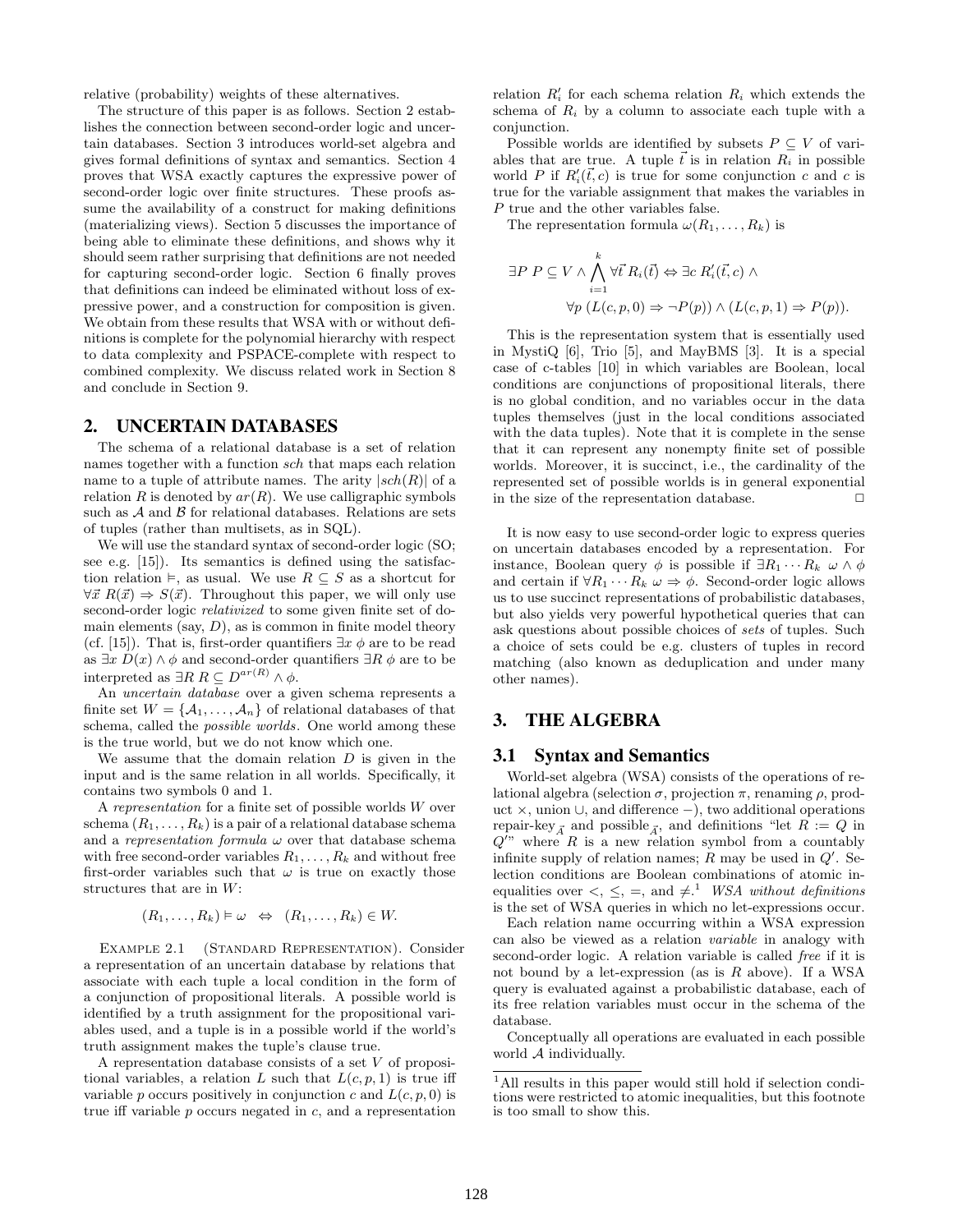$$
\begin{array}{rcl}\n\left[\{\vec{t}\}\right]_{W}^{A} & := & \left\{\{\vec{t}\}\right\} \\
& \dots & \vec{t} \text{ constant tuple} \\
\left[R\right]_{W}^{A} & := & \left\{R^{A}\right\} \\
\left[\theta(Q)\right]_{W}^{A} & := & \left\{\theta(R) \mid R \in [Q]_{W}^{A}\right\} \\
& \dots & \theta \in \{\sigma_{\phi}, \pi_{\vec{A}}, \rho_{A \to B}\} \\
\left[\mathbb{Q}_{1} \theta \ Q_{2}\right]_{W}^{A} & := & \left\{R_{1} \theta \ R_{2} \mid R_{1} \in [Q_{1}]_{W}^{A}, R_{2} \in [Q_{2}]\right\}_{W}^{A}\n\end{array}
$$
\n
$$
\begin{array}{rcl}\n\text{[repair-key}_{A}(Q)]_{W}^{A} & := & \left\{R' \mid R' \subseteq R \in [Q]_{W}^{A}, \pi_{\vec{A}}(R) = \pi_{\vec{A}}(R'), \ \vec{A} \text{ is a key for } R'\right\} \\
\text{[posisible}_{\vec{A}}(Q)]_{W}^{A} & := & \left\{\bigcup\left\{R' \mid B \in W, R' \in [Q]\right\}_{W}^{A}, \pi_{\vec{A}}(R) = \pi_{\vec{A}}(R')\right\} \mid R \in [Q]\right\}_{W}^{A}\n\end{array}
$$
\n
$$
\text{[let } R := Q \text{ in } Q'\right]_{W}^{A} & := & \bigcup\left\{\left[\!\!\!\left[Q'\right]\!\!\right]_{\{B,W, R' \in [Q]\}_{W}^{B}\}\mid R \in [Q]\right\}_{W}^{A}\n\end{array}
$$

Figure 1: Formal semantics of WSA.

- The operations of relational algebra are evaluated within A in the normal way.
- Given input relation R, repair-key  $_{\vec{A}}(R)$  nondeterministically chooses a maximal repair of the functional dependency  $A \rightarrow sch(R)$  on R, that is, it returns a subset  $R'$  of R in which  $\vec{A}$  is a (super)key such that there is no strict superset of  $R'$  which is a subset of  $R$  and in which  $\vec{A}$  is a (super)key. Subset  $R'$  of R satisfies this requirement iff it satisfies the functional dependency and  $\pi_{\vec{A}}(R') = \pi_{\vec{A}}(R)$ .
- The operation possible  $_{\vec{A}}(R)$  is the only operation that can look into possible worlds other than  $A$ . It computes as result relation for  $A$  those tuples that occur in at least one of the relations  $R$  across the group of possible worlds that agree with A on  $\pi_{\vec{A}}(R)$ . In other words, a group is a maximal set of worlds in which the query  $\pi_{\vec{A}}(R)$  computes the same relation.
- Definitions (statements "let  $R := Q$  in  $Q''$ ) temporarily extend  $A$  by a named relation  $R$  defined by query  $Q$ . Since the result of  $Q$  is nondeterministic in general, the overall set of possible worlds on which  $Q'$ runs (which is relevant for computing possible<sub> $\vec{A}$ </sub>) may increase.

As a convention, we use  $\{\langle\rangle\}$  to represent truth and Ø to represent falsity, over a nullary relation schema. We use expressions  $\{0, 1\}$  and  $\{r, g, b\}$  as shortcuts for  $\{\langle 0 \rangle\} \cup \{\langle 1 \rangle\}$ and  $\{\langle r \rangle\} \cup \{\langle g \rangle\} \cup \{\langle b \rangle\}$ , respectively.

EXAMPLE 3.1. In this example we will use an operation  $posisible(Q)$  which computes the set of tuples that occur in the result of Q in at least one of the possible worlds. It will be shown in Section 3.2 that this operation is syntactic sugar and can be expressed in the base algebra defined above.

Given a relational database with two relations  $V(V)$  and  $E(From, To)$  representing a graph (directed, or undirected if  $E$  is symmetric). Then the following WSA query  $Q$  returns true iff the graph is 3-colorable:

let 
$$
R := \text{ repair-key}_{sch(V)}(V \times \rho_C(\{r, g, b\}))
$$
 in  
possible( $\{\langle \rangle\} - \pi_{\emptyset}(\sigma_{1.V=2.From \land 2.To=3.V \land 1.C=3.C}(R \times E \times R))$ ).

The possible relations R represent all the functions  $V \rightarrow$  ${r, g, b}$ , and Q simply asks whether there is such an R such that there do not exist two adjacent nodes of the same color.

The corresponding SO sentence is

$$
\exists R \ \phi_{R:V \to \{r,g,b\}} \land \neg \exists u, v, c \ R(u,c) \land E(u,v) \land R(v,c)
$$

where  $\phi_{R:V \rightarrow \{r,g,b\}}$  is a first-order sentence that states that R is a relation  $\subset V \times \{r, g, b\}$  that satisfies the functional dependency  $R: V \to \{r, g, b\}$  and for which  $\pi_V(R) = V$ .  $\Box$ 

Formally, the semantics of world-set algebra is defined using a translation  $\llbracket \cdot \rrbracket_W^{\mathcal{A}}$  given in Figure 1 such that for a context of a set of possible worlds W and a world  $A \in W$ , R is a possible result of world-set algebra query Q iff  $R \in [Q]_W^A$ . If a query  $Q$  is run against an uncertain database  $W$ , then  $[Q]_W^{\mathcal{A}}$  gives the result of Q seen in possible world  $\mathcal A$  of W.

### 3.2 Derived Operations: Syntactic Sugar

We will also consider the following operations, which are definable in the base language:

|  | $[\text{subset}(Q)]_{W}^{\mathcal{A}} := \{R'   R' \subseteq R \in [Q]_{W}^{\mathcal{A}}\}\$                                                  |
|--|-----------------------------------------------------------------------------------------------------------------------------------------------|
|  | [choice-of <sub><i>A</i></sub> ( <i>Q</i> )] $_{W}^{A}$ := { $\pi_{\vec{A} = \vec{a}}(R)   R \in [Q]_{W}^{A}, \vec{a} \in \pi_{\vec{A}}(R)$ } |
|  | [certain $_{\vec{A}}(Q)$ ] $_{W}^{A}$ := $\{ \bigcap \{ R' \mid B \in W, R' \in [Q]_{W}^{B}, \}$                                              |
|  | $\pi_{\vec{A}}(R) = \pi_{\vec{A}}(R')\}$<br>$R \in [Q]_W^A$                                                                                   |
|  | $[\text{possible}(Q)]_{W}^{A} := \{ \bigcup \{ R \mid \mathcal{B} \in W, R \in [Q]_{W}^{\mathcal{B}} \} \}$                                   |
|  | $[\mathrm{certain}(Q)]^{\mathcal{A}}_W \ := \ \{ \, \bigcap \big\{ R \mid \mathcal{B} \in W, R \in [\![Q]\!]^{\mathcal{B}}_W \big\} \big\}$   |

The operation subset nondeterministically chooses an arbitrary subset of its input relation. Conceptually, the operations subset and repair-key cause an exponential blowup of the possible worlds under consideration: For instance, on a certain database (i.e., consisting of a single possible world) subset  $(R)$  creates the powerset of relation R as the new set of possible worlds.<sup>2</sup>

<sup>2</sup>The subset operation is weaker than a true powerset operation such as in nested relational algebra with powerset [1]: that language has nonelementary complexity, while the complexity of WSA will be shown in this paper to be in PSPACE. The main difference is that in WSA, in each possible world, only one of the sets of the powerset are available,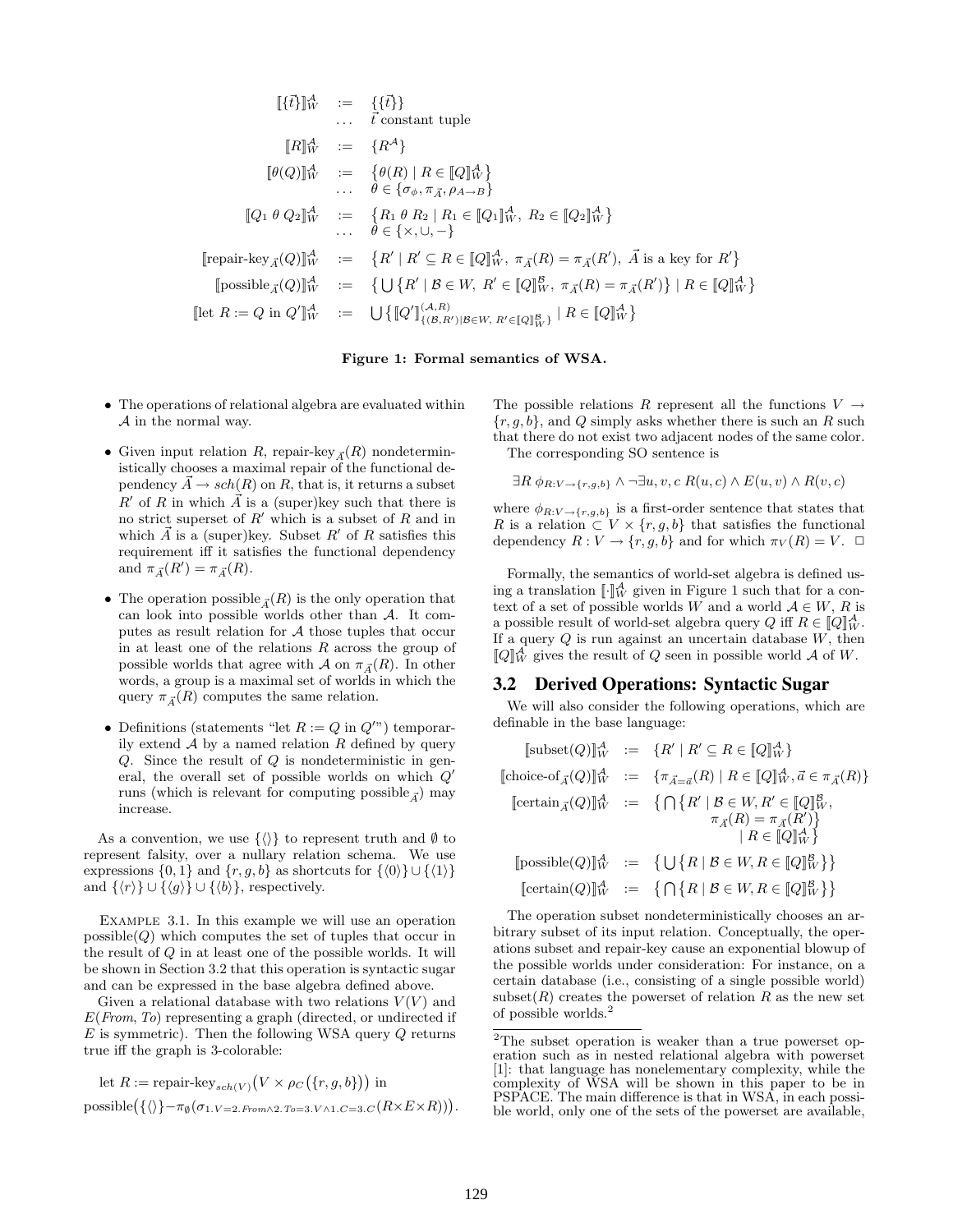The operation choice-of<sub> $\vec{A}$ </sub> $(R)$  nondeterministically chooses an  $\vec{a} \in \pi_{\vec{A}}(R)$  and selects those tuples  $\vec{t}$  of R for which  $\vec{t} \cdot \vec{A} = \vec{a}$ .

The operation certain  $\bar{A}$  is the dual of possible  $\bar{A}$  and computes those tuples common to all the worlds that agree on  $\pi_{\vec{A}}$ .

The operations possible and certain compute the possible respectively certain tuples across all possible worlds. Using possible and certain, we can close the possible worlds semantics and ask for possible or certain tuples. For such queries A can be chosen arbitrarily (and the semantics function can be considered to be of the form  $[Q]_W$ .

PROPOSITION 3.2. The operations choice-of<sub> $\vec{A}$ </sub>, certain<sub> $\vec{A}$ </sub>, and certain are definable in WSA with definitions. The operations subset and possible are expressible in WSA without definitions.

Proof Sketch. The following equivalences relate the syntactic sugar to expressions of the base algebra.

$$
\begin{array}{rcl}\n\text{choice-of}_{\vec{A}}(Q) & = & \text{let } V := Q \text{ in} \\
& & \left(V \bowtie \text{ repair-key}_{\emptyset}(\pi_{\vec{A}}(V))\right) \\
\text{certain}_{\vec{A}}(Q) & = & \text{let } V := Q \text{ in} \\
& & \left(V - \text{possible}_{\vec{A}}\left(\text{possible}_{\vec{A}}(V) - V\right)\right) \\
\text{subset}(Q) & = & \pi_{sch(Q)}(\sigma_{A=1}\left(\text{repair-key}_{sch(Q)}(Q) - Q \text{ is a})\right) \\
& \left(Q\right) & = & \pi_{sch(Q)}(\sigma_{B=1}\left(\text{possible}_{A}(p_{A,B}(\langle 1,1 \rangle) \times Q) - \text{possible}_{A}(p_{A,B}(p_{A,B}(\langle 1,1 \rangle) \times Q) \right) \\
& \left(V - \mu_{A,B,sch(Q)}(Q) \left(\sum_{i=1}^{\infty} \left(\text{certain}_{A}(p_{A,B}(\langle 1,1 \rangle) \times Q) - \mu_{A,B,sch(Q)}(Q)\right)\right)\right) \\
& \left(V - \mu_{A,B,sch(Q)}(Q) \left(\sum_{i=1}^{\infty} \left(\text{certain}_{A}(p_{A,B}(\langle 1,1 \rangle) \times Q) - \mu_{A,B,sch(Q)}(Q)\right)\right)\right)\n\end{array}
$$

Here, A and B are new column names not in  $sch(Q)$ . The correctness of the proposition can be easily verified using the formal semantics definition given earlier in this section.  $\Box$ 

REMARK 3.3. In [4], it was shown that the fragment obtained from WSA by replacing repair-key by choice-of is a conservative extension of first-order logic. That is, every query of that language that maps from a single possible world to a single possible world is equivalent to a first-order query. It is not surprising that this is not true for full WSA.

# 3.3 Hypothetical Query Processing Example

The following example shows how WSA can be used for processing what-if queries.

Example 3.4. Consider the relational database of Figure 2(a) which represents employees working in companies and their skills. The query, a simplified decision support problem, will be stated in four steps.

1. Suppose I choose to buy exactly one company and, as a consequence, exactly one (key) employee leaves that company.

 $U := \text{choice\_of}_{C,E}(\text{Company\_Emp})$ 

(This nondeterministically chooses a tuple from Company Emp: a company to buy and an employee that will leave.)

2. Who are the remaining employees?

 $V := \pi_{1.C,2.E}(U \bowtie_{1.C=2.C \wedge 1.E\neq 2.E} \text{ Company} \_\text{Emp})$ 

3. If I acquire that company, which skills can I obtain for certain?

 $W := \text{certain}_C(\pi_{C,S}(V \bowtie \text{Emp\_Skills}))$ 

(This query computes the tuples of  $V \bowtie$  Emp Skills that are certain assuming that the company was chosen correctly – i.e., certain in the set of possible worlds that agree with this world on the C column.)

4. Now list the possible acquisition targets if the gain of the skill  $s_1$  shall be guaranteed by the acquisition.

$$
\mathrm{possible}(\pi_{C}(\sigma_{S=s_{1}}(W)))
$$

Figure 2(b-d) shows the development of the uncertain database through steps 1 to 3. The first step creates five possible worlds corresponding to the five possible choices of company and leaving employee from relation Company Emp. Steps two to four further process the query, and the overall result, which is the same in all five possible worlds, is

$$
\begin{array}{c|c}\n\text{Result} & \text{C} \\
\hline\nc_1\n\end{array}
$$

#### 3.4 Remarks on the Formal Semantics

In this subsection, three facts are stated that formalize that the operations of WSA indeed behave as one would expect.

The first fact is that expressions of relational algebra can be evaluated in each possible world in parallel as claimed.

LEMMA 3.5. Let  $Q$  be a relational algebra expression. Then

$$
[\![Q]\!]_W^{\mathcal{A}} = [\![Q]\!]_{\{\mathcal{A}\}}^{\mathcal{A}} = \{Q^{\mathcal{A}}\}
$$

where  $Q^{\mathcal{A}}$  denotes the standard semantics of relational algebra on a relational database A.

The second fact concerns composition. Let  $Q_1 \circ Q_2$  denote a WSA expression without definitions in which  $Q_2$  occurs as a subexpression of  $Q_1$ . Here  $Q_1 \circ Q_3$  would denote the expression obtained by replacing  $Q_2$  in  $Q_1$  by  $Q_3$ .

LEMMA 3.6. 
$$
[Q_1 \circ Q_2]_W^A = \bigcup \{ [Q_1 \circ R]_{\{(B,R)|B \in W, R \in [Q_2]_W^B\}} | R \in [Q_2]_W^A \}.
$$

The final fact is that definitions in subexpressions are unaffected by the operations (other than let-expressions) higher up in the expression tree and can be pulled to the top of the expression without modification:

PROPOSITION 3.7. For WSA queries  $Q, \theta(Q_1, \ldots, Q_k)$ , if view name  $V$  occurs only in  $Q_i$ ,

$$
\theta(Q_1, \ldots, Q_{i-1}, (\text{let } V := Q \text{ in } Q_i), Q_{i+1}, \ldots, Q_k) =
$$
  

$$
(\text{let } V := Q \text{ in } \theta(Q_1, \ldots, Q_k)).
$$

Here  $0 \leq k \leq 2$  and, for example,  $k = 1$  for possible  $\vec{A}$ .

Proof. The proof is by induction, showing that for any  $Q$ ,  $\llbracket Q \rrbracket_W^{(\mathcal{A},V)} = \llbracket Q \rrbracket_{W'}^{\mathcal{A}}$  where  $W' = \{\mathcal{A} \mid (\mathcal{A}, V) \in W\}$  if relation

and the combination of information from several possible worlds proceeds by collecting only flat tuples and thus is quite restricted.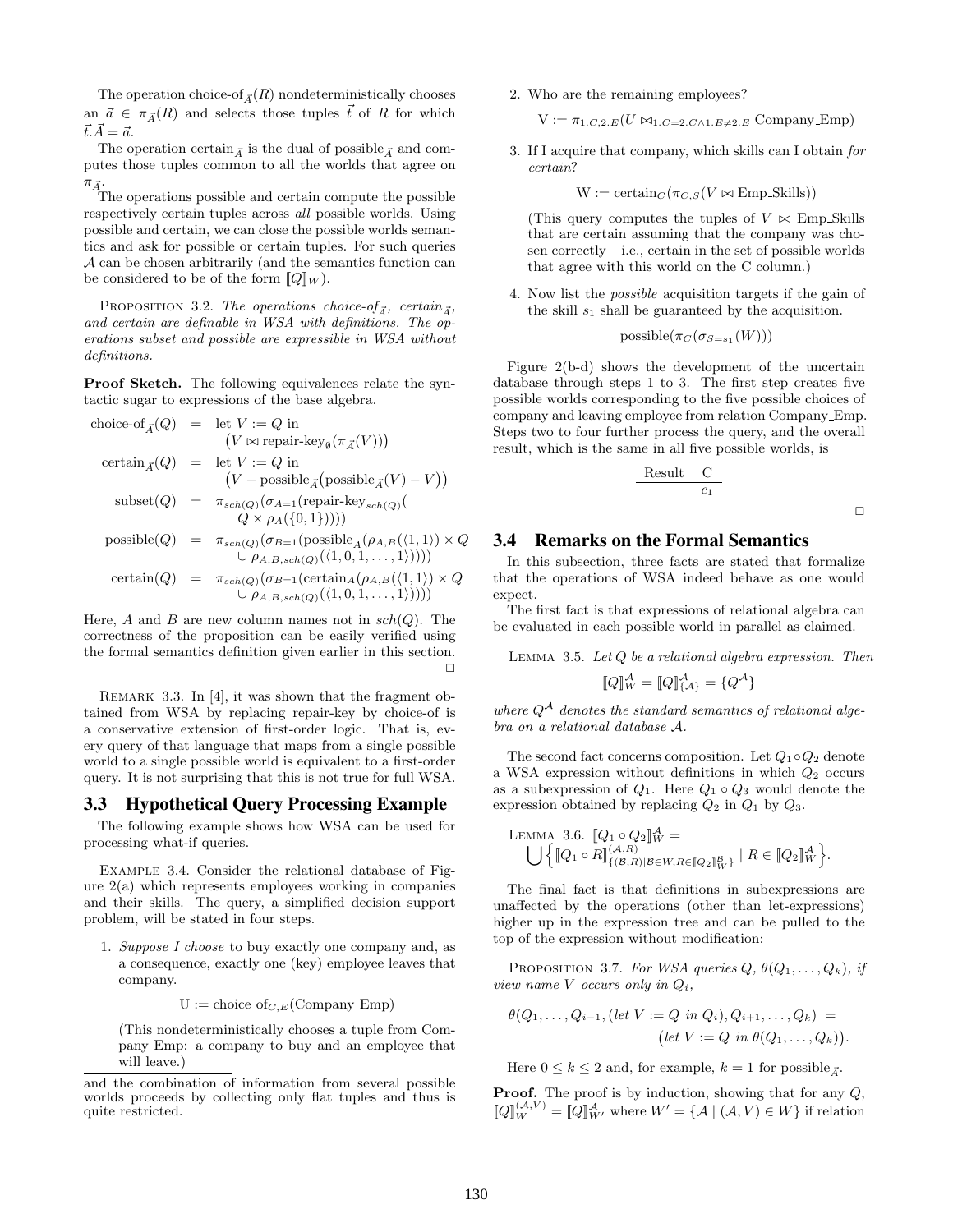

Figure 2: Database (a) and intermediate query results (b-d) of Example 3.4.

name V does not appear in Q. This is immediate for all operations other than possible<sub> $\vec{A}$ </sub>. Let  $Q = \text{possible}_{\vec{A}}(Q')$  and let the induction hypothesis hold for  $Q'$ , i.e.,  $[Q']_{W}^{(\mathcal{A},V)}=$  $[Q']_{W'}^{\mathcal{A}}$ . Then

 $[\text{possible}_{\vec{A}}(Q')]_W^{(\mathcal{A},V)} =$ 

$$
\left\{ \bigcup \left\{ R' \mid (\mathcal{B}, V') \in W, R' \in \llbracket Q' \rrbracket_W^{(\mathcal{B}, V')}, \right. \right.\left. \pi_{\vec{A}}(R) = \pi_{\vec{A}}(R') \right\} \mid R \in \llbracket Q' \rrbracket_W^{(\mathcal{A}, V)} \right\}
$$
\n
$$
= \left\{ \bigcup \left\{ R' \mid \mathcal{B} \in W', R' \in \llbracket Q' \rrbracket_{W'}^{\mathcal{B}}, \pi_{\vec{A}}(R) = \pi_{\vec{A}}(R') \right\}
$$
\n
$$
\mid R \in \llbracket Q' \rrbracket_{W'}^{\mathcal{A}} \right\}
$$
\n
$$
= \left[ \text{possible}_{\vec{A}}(Q') \rrbracket_{W'}^{\mathcal{A}} \right.
$$

Now we apply the fact just proven to the subqueries  $Q_i$ for  $j \neq i$ . By definition,

$$
\text{[let } V := Q \text{ in } \theta(Q_1, \dots, Q_k) \|^{\mathcal{A}}_{W'} =
$$
\n
$$
\{ [\![\theta(Q_1, \dots, Q_k)]\!]^{\mathcal{A}, V}_{W} \mid V \in [\![Q]\!]^{\mathcal{A}}_{W'} \}.
$$

We distinguish between the various operations  $\theta$ . For relational algebra,

$$
\begin{aligned} [\![\theta(Q_1,\ldots,Q_k)]\!]_W^{(\mathcal{A},V)} &= \\ & \left\{ \theta(R_1,\ldots,R_k) \mid \bigwedge_j R_j \in [\![Q_j]\!]_W^{(\mathcal{A},V)} \right\} \\ &= \left\{ \theta(R_1,\ldots,R_k) \mid R_i \in [\![Q_i]\!]_W^{(\mathcal{A},V)}, \bigwedge_{j \neq i} R_j \in [\![Q_j]\!]_{W'}^{\mathcal{A}} \right\} \end{aligned}
$$

because V only occurs in  $Q_i$  and  $[Q_j]_W^{(\mathcal{A},V)} = [Q_j]_{W'}^{\mathcal{A}}$  for  $j \neq i$ . Thus

$$
\begin{aligned}\n\left[\text{let } V := Q \text{ in } \theta(Q_1, \dots, Q_k)\right]_{W'}^A &= \\
& \left\{ \theta(R_1, \dots, R_k) \mid \underbrace{R_i \in [Q_i]_{W}^{(\mathcal{A}, V)}, V \in [Q]_{W'}^A}_{R_i \in [\text{let } V := Q \text{ in } Q_i]_{W'}^A}, \right. \\
& \left. \bigwedge_{j \neq i} R_j \in [Q_j]_{W'}^A \right\} \\
&= \left[ \theta(Q_1, \dots, Q_{i-1}, (\text{let } V := Q \text{ in } Q_i), Q_{i+1}, \dots, Q_k) \right]_{W'}^A\n\end{aligned}
$$

The proof for the remaining operations proceeds similarly.  $\Box$ 

In other words, definitions can be considered "global". Without loss of generality we could assume that each WSA query is of the form

let 
$$
V_1 := Q_1
$$
 in  $(\cdots (\text{let } V_k := Q_k \text{ in } Q) \cdots)$ 

where  $Q$  does not contain definitions.

Observe that in the case of binary relational algebra operations  $\theta$ , the set of possible worlds  $[Q_1 \theta Q_2]_W^{\mathcal{A}}$  is obtained by pairing relations in the results of  $\llbracket Q_1 \rrbracket_W^{\mathcal{A}}$  and  $\llbracket Q_2 \rrbracket_W^{\mathcal{A}}$ . This is consistent with the intuition that  $\theta$  is applied to possible worlds  $\beta$  that contain two relations  $R_1^{\beta}$  and  $R_2^{\beta}$  and the result in  $\mathcal{B}$  is  $R_1^{\mathcal{B}} \theta R_2^{\mathcal{B}}$ : Proposition 3.7 implies that

$$
\theta(Q_1,\ldots,Q_k) = (\text{let } V_1 := Q_1 \text{ in } (\cdots
$$
  
(let  $V_k := Q_k \text{ in } \theta(V_1,\ldots,V_k))\cdots)).$ 

# 4. WSA WITH DEFINITIONS CAPTURES SO LOGIC

In this section, it is shown that WSA with definitions has exactly the same expressive power as second-order logic over finite structures.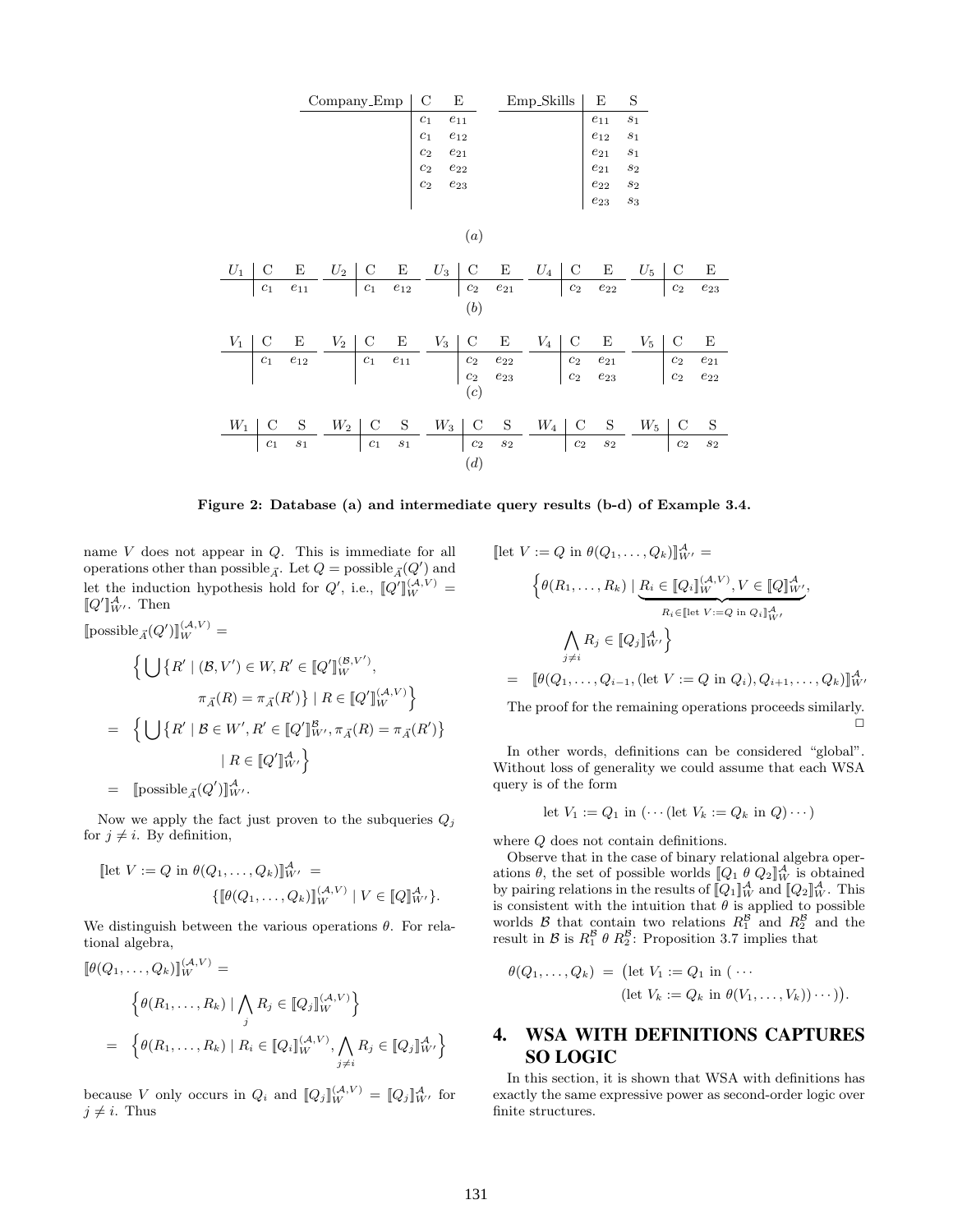We must first make precise how second-order logic will be compared to WSA, since second-order logic queries are usually not "run" on uncertain databases. We will consider WSA queries that are evaluated against a (single-world) relational database A representing an uncertain database (e.g., using the standard representation of Example 2.1). We already know that arbitrary uncertain databases (that is, nonempty finite sets of possible worlds) can be so represented: This assumption means no loss of generality. A WSA query Q constructs the uncertain database from the representation and is always evaluated as  $\llbracket Q \rrbracket^{\mathcal{A}}_{\{\mathcal{A}\}}$ , precisely as sketched at the end of Section 2. For our expressiveness comparisons, we will focus on WSA expressions that close the possible worlds semantics and return a singleton result: Only these have strictly a correspondence with second-order logic. However, in some cases, when it is meaningful to generalize from this, we will do so.

We will study second-order formulae which may have free first-order variables but in which the second-order variables are bound to input relations. We will generalize from this, proving a more powerful result, in Section 6.

By equivalence between a WSA query Q and an SO formula  $\phi$ , we thus mean that

$$
\llbracket Q \rrbracket_{\{A\}}^{\mathcal{A}} = \{ \{ \vec{a} \in D^{ar(Q)} \mid \mathcal{A} \models \phi[\vec{a}] \} \}
$$

for all relational databases  ${\mathcal A}$  of suitable schema.

THEOREM 4.1. For every  $SO$  query, there is an equivalent WSA query with definitions.

Proof. We may assume without loss of generality that the SO query is a first-order query (which of course may use first-order quantification) prefixed by a sequence of secondorder quantifiers. The theorem is shown by induction.

Induction start: FO queries can be translated to relational algebra by a well-known translation known in the database context as one direction of Codd's Theorem (cf. [2]).

Induction step  $\exists R_{k+1}(\subseteq D^l) \phi$  (second-order existential quantification): Let  $\phi$  be an SO formula with free secondorder variables  $R_1, \ldots, R_{k+1}$  and free first-order variables  $\vec{x}$ where  $R_{k+1}$  has arity l. Let  $Q_{\phi}$  be a WSA expression equivalent to  $\phi$  given by the induction hypothesis. Without loss of generality, we may assume that the relations  $R_1, \ldots, R_k, Q_\phi$ have disjoint schemas. Let

$$
Q := (\text{let } R_{k+1} := \text{subset}(D^l) \text{ in } \pi_{sch(Q_{\phi})}(Q^l))
$$

where  $D$  is the domain relation,

$$
Q' = \text{possible}_{sch(1_{R_1})...sch(1_{R_k})}(1_{R_1} \times \cdots \times 1_{R_k} \times Q_{\phi}),
$$

and

$$
1_{R_i} = R_i \times \{ \langle 1 \rangle \} \cup (D^{ar(R_i)} - R_i) \times \{ \langle 0 \rangle \}.
$$

(Note that the relations  $1_{R_i}$  will play a prominent role in later parts of this paper.) We prove that

$$
(R_1,\ldots,R_k,\vec{x}) \vDash \exists R_{k+1}(\subseteq D^l) \phi \Leftrightarrow \vec{x} \in R_Q
$$

where  $\{R_Q\} = [Q]_W^{(R_1,\ldots,R_k)}$ . By definition of [ $\cdot$ ],

$$
[\![Q]\!]_W^{(R_1,\ldots,R_k)} = \{ \pi_{sch(Q_\phi)}([\![Q']\!]_{W'}^{(R_1,\ldots,R_{k+1})}) \mid R_{k+1} \subseteq D^l \}
$$
  
where

$$
W = \mathbf{R} \mathbf{C}
$$

$$
W' = \{(R_1, \ldots, R_{k+1}) \mid (R_1, \ldots, R_k) \in W, R_{k+1} \subseteq D^l\}.
$$

We may assume a nonempty domain  $D$ , so the result of  $1_{R_1} \times \cdots \times 1_{R_k}$  is never empty. The mapping  $(R_1, \ldots, R_k) \mapsto$  $1_{R_1} \times \cdots \times 1_{R_k}$  is injective. Query Q will therefore group the possible outcomes of  $Q_{\phi}$  for the various choices of  $R_{k+1}$ by  $R_1, \ldots, R_k$ .

Formally, by definition of  $\lbrack \cdot \rbrack$ ,

 $[Q']_{W'}^{(R_1,...,R_{k+1})} =$ 

$$
\left\{ \bigcup \{1_{R_1} \times \cdots \times 1_{R_k} \times [Q_{\phi}]_{W'}^{(R_1, \ldots, R_k, R'_{k+1})} \mid
$$
  

$$
(R_1, \ldots, R_k, R'_{k+1}) \in W' \} | (R_1, \ldots, R_{k+1}) \in W' \right\}
$$
  

$$
= \left\{ 1_{R_1} \times \cdots \times 1_{R_k} \times \bigcup \{ [Q_{\phi}]_{W'}^{(R_1, \ldots, R_k, R'_{k+1})} | R'_{k+1} \subseteq D^l \} \right\}.
$$

Thus, in a given world  $(R_1, \ldots, R_k)$ , Q produces exactly one world as the result,

$$
[\![Q]\!]^{\textstyle (R_1,\ldots,R_k)}_W = \Big\{ \bigcup \big\{ [\![Q_\phi]\!]^{\textstyle (R_1,\ldots,R_k,R'_{k+1})}_{W'} \mid R'_{k+1} \subseteq D^l \big\} \Big\} \\ = \{ R_Q \}
$$

and this captures exactly second-order existential quantification.

The WSA expression for universal second-order quantifiers  $\forall R_{k+1}(\subseteq D^l) \phi$  is similar. Alternatively,  $\forall R_{k+1} \phi$  can also be taken as  $\neg \exists R_{k+1} \neg \phi$ , where complementation with respect to  $D$  is straightforward using the difference operation.  $\Box$ 

EXAMPLE 4.2.  $\Sigma_2$ -QBF is the following  $\Sigma_2^P$ -complete decision problem. Given two disjoint sets of propositional variables  $V_1$  and  $V_2$  and a DNF formula  $\phi$  over the variables of  $V_1$  and  $V_2$ , does there exist a truth assignment for the variables  $V_1$  such that  $\phi$  is true for all truth assignments for the variables  $V_2$ ?

Instances of this problem shall be represented by sets  $V_1$ and  $V_2$ , a set C of ids of clauses in  $\phi$ , and a ternary relation  $L(C, P, S)$  such that  $\langle c, p, 1 \rangle \in L$  (resp.,  $\langle c, p, 0 \rangle \in L$ ) iff propositional variable p occurs positively (resp., negatively) in clause c of  $\phi$ , i.e.,

$$
\phi = \bigvee_{c \in C} \bigwedge_{\langle c, p, 1 \rangle \in L} p \land \bigwedge_{\langle c, p, 0 \rangle \in L} \neg p.
$$

The QBF is true iff second-order sentence

$$
\exists P_1 \ (P_1 \subseteq V_1) \land \forall P_2 \ (P_2 \subseteq V_2) \Rightarrow \psi
$$

is true, where  $\psi$  is the first-order sentence

$$
\exists c \neg \exists p \ (L(c, p, 0) \land (P_1(p) \lor P_2(p))) \lor (L(c, p, 1) \land \neg (P_1(p) \lor P_2(p))).
$$

which asserts the truth of  $\phi$ : that there is a clause c in  $\phi$ of which no literal is inconsistent with the truth assignment  $p \mapsto (p \in P_1 \cup P_2)$ . By Theorem 4.1, this can be expressed as the Boolean WSA query

let 
$$
P_1
$$
 := subset $(V_1)$  in possible $(\{\langle\rangle\}$   
– let  $P_2$  := subset $(V_2)$  in possible<sub>*sch*( $P_1$ ) $(1_{P_1} \times (\{\langle\rangle\} - Q))$</sub> 

where

$$
Q = \pi_{\emptyset} \big( C - \pi_C \big( (\sigma_{S=0}(L) \bowtie (P_1 \cup P_2)) \cup \left( \sigma_{S=1}(L) \bowtie ((V_1 \cup V_2) - (P_1 \cup P_2)) \big) \big) \big)
$$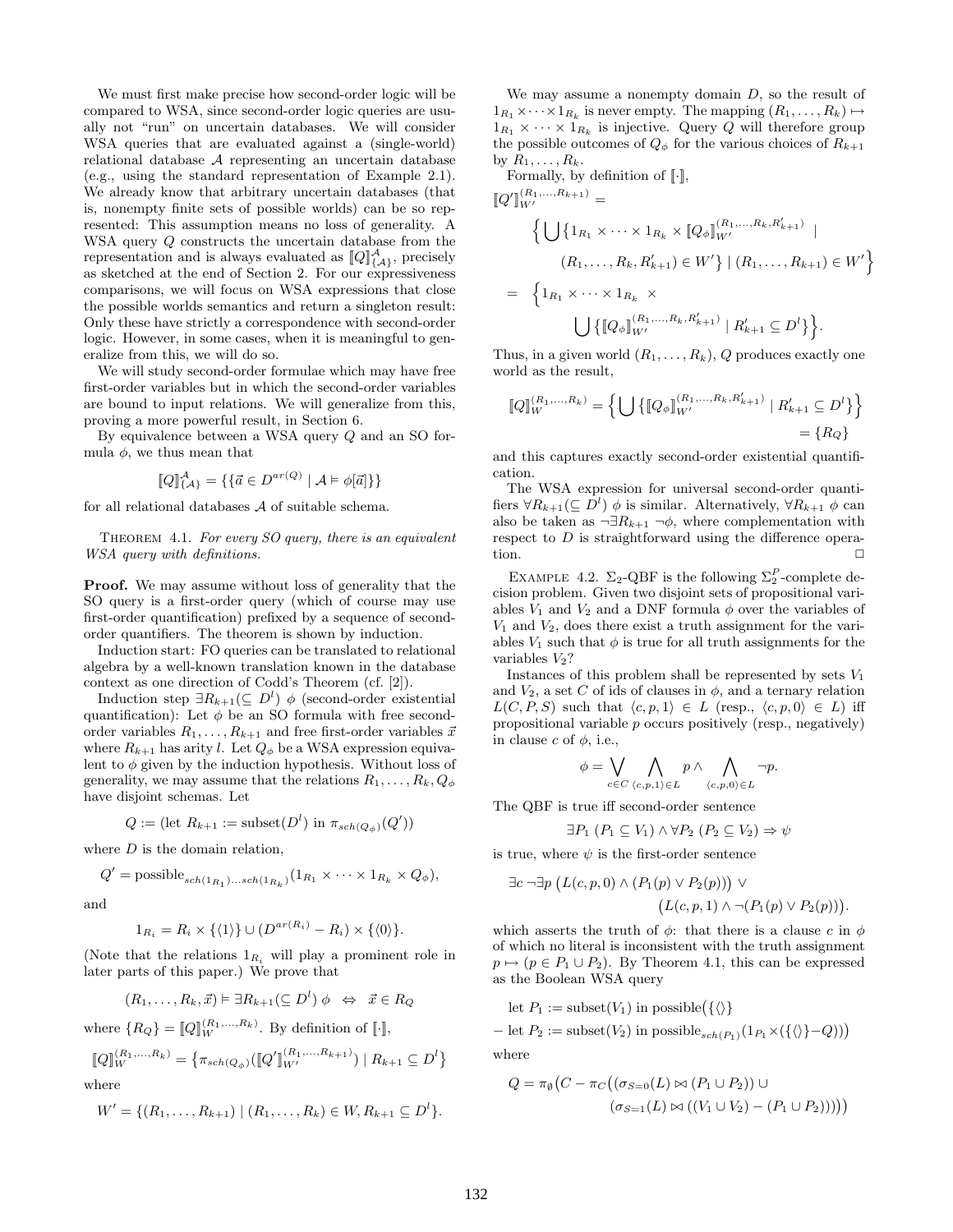is relational algebra for  $\psi$ .

We now prove the converse direction of the expressiveness result.

THEOREM 4.3. For every WSA query, there is an equivalent second-order logic query.

Proof Sketch. The proof revolves around the definition of a function  $[\![\cdot]\!]_{so}$  that maps each WSA expression  $Q$  to an SO formula  $[Q]_{so}$  with free second-order variables  $\vec{R}$  and  $R_Q$ (the "query result") and without free first-order variables such that  $[Q]_{so}$  and Q are equivalent in the sense that  $[Q]_{so}$ is true on structure  $(A, \tilde{R}, R_Q)$  iff  $R_Q$  is among the possible results of Q starting from possible world  $(A, \vec{R})$ . We can state this notion of correctness, which is the hypothesis of the following induction along the structure of the WSA expression, formally as

for

$$
W = \left\{ (\mathcal{A}, \vec{R}) \mid (\mathcal{A}, \vec{R}) \vDash \bigwedge_{V \text{ in } \vec{R}} \psi_V \right\}
$$

.

 $(\mathcal{A}, \vec{R}, R_Q) \models \llbracket Q \rrbracket_{so} \Leftrightarrow R_Q \in \llbracket Q \rrbracket_W^{(\mathcal{A}, \vec{R})}$ 

For a WSA expression Q that closes the possible world semantics (i.e.,  $\llbracket Q \rrbracket_{\{\mathcal{A}\}}^{\mathcal{A}} = \{R_Q\}$  is a singleton set), we can define an SO formula with free first-order variables but without free second-order variables that computes  $R_Q$  as  $\exists R_Q \llbracket Q \rrbracket_{so} \wedge$  $R_Q(x_1, \ldots, x_{ar(Q)})$ .

Here the free second-order variables  $\vec{R}$  are also the names of the views defined (using let-expressions) along the path from the root of the parse tree of the query to the subexpression Q. A formula  $\psi_V$  is identified by the name of the view relation  $V$ , assuming without loss of generality that each view name is introduced only once by a let expression across the entire query. The formulae  $\psi_V$  will be defined below.

For the operations  $\theta$  of relational algebra,

$$
\[\theta(Q_1, \ldots, Q_{ar(\theta)})\]_{so}(\vec{R}, R_Q) :=
$$
  

$$
\exists R_{Q_1} \cdots R_{Q_{ar(\theta)}} \Big(\bigwedge_{i=1}^{ar(\theta)} [Q_i]_{so}(\vec{R}, R_{Q_i})\Big)
$$
  

$$
\wedge \forall \vec{x} R_Q(\vec{x}) \Leftrightarrow \phi_{\theta(Q_1, \ldots, Q_{ar(\theta)})}(\vec{x})
$$

where  $0 \leq ar(\theta) \leq 2$ ,  $\phi_S(\vec{x}) := S(\vec{x})$ , S is either a relation from  $A$  or a second-order variable from  $\vec{R}$ , and

$$
\begin{array}{rcl}\n\phi_{\{\vec{t}\}}(\vec{x}) & := & \vec{x} = \vec{t} \\
\phi_{Q_1 \cup Q_2}(\vec{x}) & := & R_{Q_1}(\vec{x}) \vee R_{Q_2}(\vec{x}) \\
\phi_{Q_1 \sim Q_2}(\vec{x}) & := & R_{Q_1}(\vec{x}) \wedge \neg R_{Q_2}(\vec{x}) \\
\phi_{Q_1 \times Q_2}(\vec{x}, \vec{y}) & := & R_{Q_1}(\vec{x}) \wedge R_{Q_2}(\vec{y}) \\
\phi_{\sigma_\gamma(Q)}(\vec{x}) & := & R_Q(\vec{x}) \wedge \gamma \\
\phi_{\pi_{\vec{x}}(Q)}(\vec{x}) & := & \exists \vec{y} \ R_Q(\vec{x}, \vec{y}) \\
\phi_{\rho_{\vec{x} \to \vec{y}}(Q)}(\vec{y}) & := & \exists \vec{x} \ R_Q(\vec{x}) \wedge \vec{x} = \vec{y}.\n\end{array}
$$

It is easy to verify that for any tuple  $\vec{x}$  and relational algebra operation  $\theta$ ,  $(\mathcal{A}, R_{Q_1}, \ldots, R_{Q_{ar(\theta)}}) \models \phi_{\theta(Q_1, \ldots, Q_{ar(\theta)})}(\vec{x})$ if and only if  $\vec{x}$  is a result tuple of relational algebra query  $\theta(R_{Q_1},\ldots,R_{Q_{ar(\theta)}})$ . Assume that the induction hypothesis holds for the subqueries  $Q_1, \ldots, Q_{ar(\theta)}$ , i.e.,  $(\mathcal{A}, \vec{R}, R_{Q_i}) \models$ 

 $[\![Q_i]\!]_{so}$  if and only if  $R_{Q_i} \in [\![Q_i]\!]_{W}^{(A,\vec{R})}$  for  $1 \leq i \leq ar(\theta)$ . The formula  $[\![\theta(Q_1,\ldots,Q_{ar(\theta)})]\!]_{so}$  just states that  $R_Q$  is a relation consisting of exactly those tuples  $\vec{x}$  that satisfy  $\phi_{\theta(Q_1,...,Q_{ar(\theta)})}(\vec{x})$  for a choice of possible results  $R_{Q_i} \in$  $[Q_i]_W^{(\mathcal{A}, \vec{R})}$  of the subqueries  $Q_i$ , for  $1 \leq i \leq ar(\theta)$ . But

this is exactly the definition of  $[\![\theta(Q_1,\ldots,Q_{ar(\theta)})\!]_W^{(\mathcal{A},\vec{R})}$ .

This in particular covers the nullary operations of relational algebra  $({t \atop t})$  and R), which form the induction start.

The remaining operations are those special to WSA (with definitions) and can be defined as shown in Figure 3. Here " $\vec{A}$  is a key for  $R$ " and  $\pi_{\vec{A}}(R) = \pi_{\vec{A}}(R')$  are easily expressible in FO.

It is straightforward to verify the correctness of  $\lbrack \cdot \rbrack$ <sub>so</sub> for subset and repair-key: The definitions of  $\lbrack \cdot \rbrack$  so and  $\lbrack \cdot \rbrack$  essentially coincide.

Similarly, the correctness of the definition of  $\lbrack \cdot \rbrack_{so}$  for let is easy to verify. Here we also define the formulae  $\psi_V$ .

Finally,  $[\text{possible}_{\vec{A}}(Q_1)]_{so}$  makes reference to world-set W and for that purpose uses the formulae  $\psi_V$ : Indeed, the worlds in  $W$  are exactly those structures that satisfy all the  $\psi_V$  for relations V defined by let expressions on the path from the root of the query to the current subexpression possible<sub> $\bar{A}^{(Q_1)}$ </sub>. The definition [possible<sub> $\bar{A}^{(Q_1)}$ ]<sub>so</sub> is again</sub> very close to the definition of  $[\text{possible}_{\vec{A}}(Q_1)]$ , and its correctness is straightforward to verify. rectness is straightforward to verify.

Note that by eliminating the definitions  $\psi_V$  in the proof of Theorem 4.3 we in general obtain an exponential-size formula. However, the proof construction translates WSA without definitions to SO in polynomial time.

# 5. WHY WE ARE NOT DONE

The proof that WSA with definitions can express any SO query may seem to settle the expressiveness question for our language. However, understanding WSA without definitions is also important, for two reasons. First, it is a commonplace and desirable property of query algebras that they be compositional, i.e., that the power to define views is not needed for the expressive power, and all views can be eliminated by composing the query. Second, if this property does not hold, it means that in general we have to precompute and materialize views. And indeed, superficially we would expect that WSA is not compositional in that respect: it supports nondeterministic operations (repair-key and/or subset). If a view definition  $V$  contains such a nondeterministic operation and a query uses V at least twice, replacing each occurrence with the definition will not be equivalent because the two copies of the definition of  $V$  will produce different relations in some worlds. For example, (let  $V := \text{subset}(U)$  in  $V \bowtie V$ ) is not at all equivalent to  $\text{subset}(U) \bowtie \text{subset}(U)$ .

The question remains whether for each WSA query there is an equivalent query in WSA without definitions via a less direct rewriting. The answer to this question is less obvious. Our language definition has assumed repair-key to be the base operation and subset definable using WSA with repair-key. Indeed, in WSA with definitions, either one can be defined using the other. However, it can be shown that repair-key cannot be expressed using subset without using definitions even though subset can guess subsets and appears comparable in expressiveness to repair-key.

Consider possible worlds databases in which each relation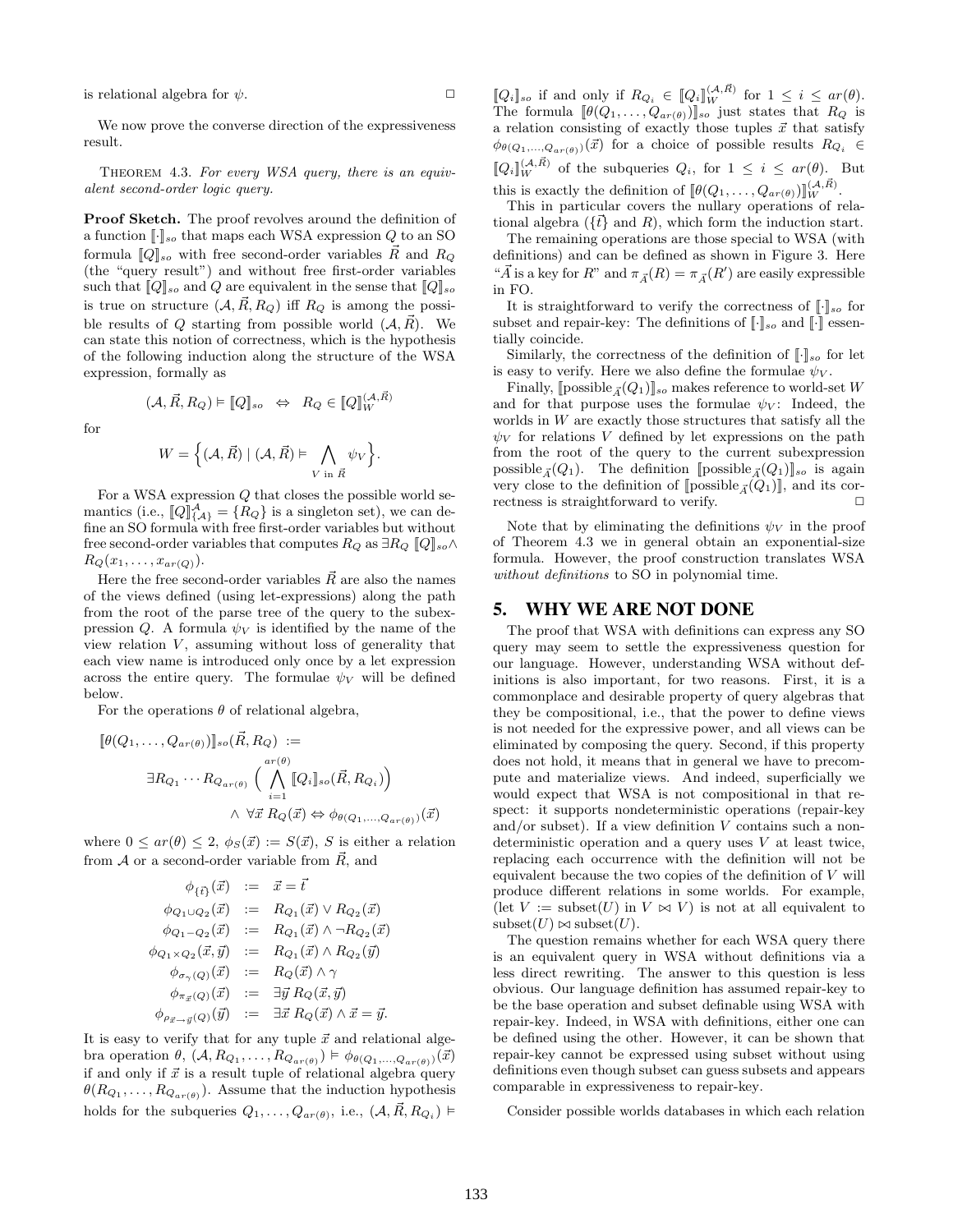$$
[\text{subset}(Q_1)]_{so}(\vec{R}, R_Q) := \exists R_{Q_1} [Q_1]_{so}(\vec{R}, R_{Q_1}) \wedge R_Q \subseteq R_{Q_1}
$$
  
\n
$$
[\text{repair-key}_{\vec{A}}(Q_1)]_{so}(\vec{R}, R_Q) := \exists R_{Q_1} [Q_1]_{so}(\vec{R}, R_{Q_1}) \wedge R_Q \subseteq R_{Q_1}
$$
  
\n
$$
\wedge \quad \vec{A} \text{ is a key for } R_Q
$$
  
\n
$$
\wedge \quad \neg \exists R'_Q R_Q \subset R'_Q \subseteq R_{Q_1} \wedge \vec{A} \text{ is a key for } R'_Q
$$
  
\n
$$
[\text{let } V := Q_1 \text{ in } Q_2]_{so}(\vec{R}, R_Q) := \exists V \psi_V \wedge [Q_2]_{so}(\vec{R}, V, R_Q)
$$
  
\nand define  $\psi_V := [Q_1]_{so}(\vec{R}, V)$   
\n
$$
[\text{possible}_{\vec{A}}(Q_1)]_{so}(\vec{R}, R_Q) := \exists R_{Q_1} [Q_1]_{so}(\vec{R}, R_{Q_1}) \wedge \forall \vec{x} R_Q(\vec{x}) \Leftrightarrow
$$
  
\n
$$
\exists \vec{R} \left( \bigwedge_{V \text{ in } \vec{R}} \psi_V \right) \wedge \exists R'_{Q_1} [Q_1]_{so}(\vec{R}, R'_{Q_1})
$$
  
\n
$$
\wedge \pi_A(R_{Q_1}) = \pi_A(R'_{Q_1}) \wedge R'_{Q_1}(\vec{x})
$$

Figure 3: Definition of  $[\cdot]_{so}$  for operations not part of relational algebra.

$$
\llbracket \theta \rrbracket_{ndef}(W_1, \ldots, W_{ar(\theta)}) \; := \; \{ \theta(R_1, \ldots, R_{ar(\theta)}) \mid R_1 \in W_1, \ldots, R_{ar(\theta)} \in W_{ar(\theta)} \} \n\ldots \text{ where } \theta \text{ is an operation of relational algebra} \n\llbracket \text{repair-key}_{\vec{A}} \rrbracket_{ndef}(W) \; := \; \{ R \mid R \subseteq R' \in W, \pi_A(R) = \pi_A(R'), \vec{A} \text{ is a key for } R \} \n\llbracket \text{subsetif}(W) \; := \; \{ R \mid R \subseteq R' \in W \} \n\llbracket \text{possible}_{\vec{A}} \rrbracket_{ndef}(W) \; := \; \{ \bigcup \{ R' \in W \mid \pi_{\vec{A}}(R) = \pi_{\vec{A}}(R') \} \mid R \in W \}
$$



is independent from the other relations, i.e., the world set is of the form

$$
\{(R_1,\ldots,R_k) \mid R_1 \in W_1,\ldots,R_k \in W_k\}.
$$

WSA without definitions on such relation-independent databases gives rise to a much simpler and more intuitive semantics definition than the one of Section 3, via the function  $\lbrack \cdot \rbrack_{ndef}$  defined in Figure 4.

The correctness of this alternative semantics definition, stated next, is easy to verify.

PROPOSITION 5.1. For relation-independent databases and WSA without definitions,  $[\![\cdot]\!]_{ndef}$  is equivalent to  $[\![\cdot]\!]$  in the sense that for any operation  $\theta$ ,

 $\{\llbracket \theta(Q_1,\ldots,Q_{ar(\theta)}) \rrbracket_W^{\mathcal{A}} \mid \mathcal{A} \in W \} = \llbracket \theta \rrbracket_{ndef}(W_1,\ldots,W_{ar(\theta)})$ where  $W_i = \bigcup \{ [ \![Q_i ]\!]_W^{\mathcal{A}} \mid \mathcal{A} \in W \}$  for all  $1 \leq i \leq ar(\theta)$ .

The following result asserts that adding subset to relational algebra yields little expressive power. By the existence of a supremum of a set of worlds  $W$ , we assert the existence of an element  $(U/W) \in W$ , denoted sup $(W)$ . An infimum is a set  $\text{inf}(W) := (\bigcap W) \in W$ .

THEOREM 5.2. On relation-independent databases, any world-set computable using relational algebra extended by the operation subset has a supremum and an infimum.

**Proof.** The nullary relational algebra expressions ( $\{t\}$  and R) yield just a singleton world-set, and the single world is both the supremum and the infimum. Given a world-set  $W$ ,  $\sup(\llbracket \text{subsetf}(W) \rrbracket) := \sup(W), \inf(\llbracket \text{subsetf}(W) \rrbracket) :=$  $\emptyset$ . For a positive relational algebra expression θ, sup( $[\![θ]\!]_{ndef}$  $W_1, \ldots, W_k)$ ) :=  $\theta(\sup(W_1), \ldots, \sup(W_k))$  and  $\inf([\![\theta]\!]_{ndef})$  $W_1, \ldots, W_k)$  :=  $\theta(\inf(W_1), \ldots, \inf(W_k))$ . For relational difference, it can be verified that  $\sup([-]_{ndef}(W_1, W_2)) :=$  $\sup(W_1) - \inf(W_2)$  and  $\inf([-]_{ndef}(W_1, W_2)) := \inf(W_1) - \inf(W_2)$  $\sup(W_2)$ . It is easy to verify the correctness of these definitions, and together they yield the theorem.

Thus, not even repair-key<sub>Ø</sub>({0,1}) = {{0},{1}} can be defined.

COROLLARY 5.3. The set of worlds  $\{\{0\},\{1\}\}\$ is not definable in relational algebra extended by subset.

In contrast, repair-key $_{sch(U)}(U \times \{0,1\})$  can be defined as follows in the language fragment of relational algebra plus subset if definitions are available:

let  $R := \text{subset}(U)$  in  $(R \times \{\langle 1 \rangle\} \cup (U - R) \times \{\langle 0 \rangle\}).$ 

Thus, removing definitions seems to cause a substantial reduction of expressive power. In the remainder of this paper, we study whether possible  $_{\vec{A}}$  and repair-key can offset this.

Before we move on, another simple result shall be stated that gives an intuition for the apparent weakness of WSA without definitions. If a view is defined by a query that involves one of the nondeterministic operations (possible  $\vec{A}$ ) or repair-key), then this view can only be used at one place in the query if the query is to be composed with the view. However, subsequent relational algebra operations will be monotonic with respect to that view.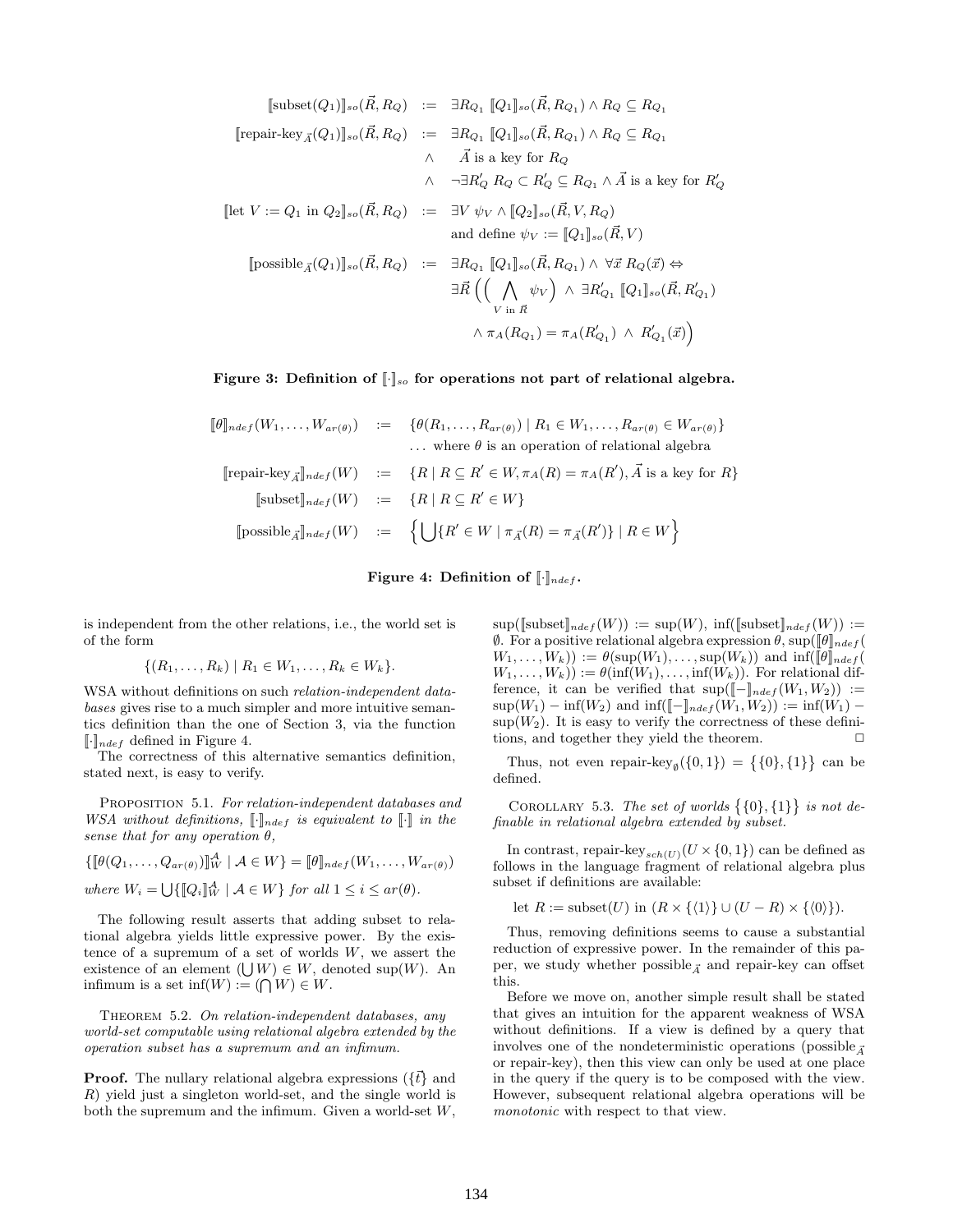To be precise, by monotonicity of a query Q in one input relation  $R$ , we will, throughout this paper, mean that  $Q$ satisfies one of the following two properties:

- 1. For all instances  $A, B$ , if  $R^A \subseteq R^B$ , then  $[Q]^{A} \subseteq [Q]^{B}$ .
- 2. For all instances  $A, B$ , if  $R^A \subseteq R^B$ , then  $[Q]^A \supseteq [Q]^B$ .

PROPOSITION 5.4. Let Q be a nonmonotonic relational algebra query that is built using a relation  $R$  and constant relations. Then R occurs at least twice in Q.

Proof. Assume a relational algebra query tree exists that expresses  $Q$  and in which  $R$  only occurs as a single leaf. Then the path from that leaf towards the root operation consists of unary operations and operations  $Q_1 \theta Q_2$  where  $\mathcal{Q}_1$  contains  $\mathcal{R}$  and  $\mathcal{Q}_2$  has only constant relations as leaves:  $Q_2$  is constant. So  $Q_1 \theta Q_2$  can be thought of as a unary operation. But all unary operations  $\theta$  are monotonic, i.e., if  $X \subseteq Y$ , then  $\theta(X) \supseteq \theta(Y)$  for the family of operations  $(C - X)_{C \text{ const.},sch(C)=sch(X)}$  and  $\theta(X) \subseteq \theta(Y)$  for all other operations. It follows that  $Q$ , a sequence of such operations, is also monotonic.

# 6. EXPRESSIVE POWER OF WSA WITH-OUT DEFINITIONS

As the main technical result of the paper, we now show that WSA without definitions (but using repair-key as in our language definition), captures all of SO. It follows that definitions, despite our nondeterministic operations, do not add power to the language. This is surprising given Theorem 5.2.

The difficulty lies with the nondeterministic repair-key operation. If this operation occurs in a definition which is used more than once in the query, we cannot simply eliminate it by substitution, since multiple copies of a nondeterministic operation may produce different results. A definition evaluates to only a single result in each world – just like a (to be unambiguous, materialized) view.

We start by formalizing indicator relations, which will be an essential tool for rewriting queries to make sure that no view definition (or any other relation other than the domain relation) is used at more than one place in the query.

### 6.1 Indicator Relations

Let U be a nonempty relation (the universe) and let  $R \subseteq$ U. Then the indicator function  $1_R : U \to \{0,1\}$  is defined as

$$
1_R: x \mapsto \left\{ \begin{array}{rcl} 1 & \dots & x \in R \\ 0 & \dots & x \notin R \end{array} \right.
$$

The corresponding indicator relation is just the relation

$$
\{ \langle x, 1_R(x) \rangle \mid x \in U \}
$$

which, obviously, has functional dependency  $U \to \{0, 1\}.$ Subsequently, we will always use indicator relations rather than indicator functions and will denote them by  $1_R$  as well. By our assumption that  $U \neq \emptyset$ , indicator relations are always nonempty.

Given relations R and U with  $R \subseteq U \neq \emptyset$ , the indicator relation  $1_R$  w.r.t. universe U can be constructed in relational algebra as

$$
ind(R, U) := (R \times \{\langle 1 \rangle\}) \cup ((U - R) \times \{\langle 0 \rangle\}).
$$

The expression repair-key  $_{sch(U)}(U \times \{0,1\})$  is equivalent to

$$
let R := subset(U) in ind(R, U)
$$

and yields an indicator relation in each possible world.

Indicator relations have the nice property that their complement can be computed using a conjunctive query (with an inequality),

$$
1_{U-R} = (U \times \{0,1\}) - 1_R := \pi_{1,2}(\sigma_{1=3 \land 2 \neq 4}(U \times \{0,1\} \times 1_R)).
$$

Let  $\overline{R}$  denote the complement of relation R and let  $U_i =$  $R_i \cup \overline{R_i}$ , called the *universe* of  $R_i$ . Note that

$$
\overline{R_1 \times \cdots \times R_k} = \bigcup_{i=1}^k U_1 \times \cdots \times U_{i-1} \times \overline{R_i} \times U_{i+1} \times \cdots \times U_k.
$$

The complement of a product  $\vec{1} := 1_{R_1} \times \cdots \times 1_{R_k}$  can be obtained as

comp
$$
I_{U_1,...,U_k}(\vec{1}) = (U_1 \times \{0, 1\} \times \cdots \times U_k \times \{0, 1\}) - \vec{1}
$$
  
\n
$$
= \pi_{A_1, B_1,...,A_k, B_k} (\sigma_{V_i(A_i = A'_i \land B_i \neq B'_i)})
$$
\n
$$
\rho_{A'_1B'_1...A'_kB'_k}(\vec{1}) \times \rho_{A_1B_1...A_kB_k}
$$
\n
$$
U_1 \times \{0, 1\} \times \cdots \times U_k \times \{0, 1\}))) .
$$

if, for each  $1 \leq i \leq k$ ,  $U_i$  is the universe of  $R_i$ . Moreover,

LEMMA 6.1. The k-times product of  $1_R$ , denoted by

$$
(1_R)^k_U := \overbrace{1_R \times \cdots \times 1_R}^{k \text{ times}},
$$

can be expressed as a relational algebra expression in which  $1_R$  only occurs once.

**Proof.** Let  $U$  be the universe of  $R$ .

$$
(1_R)_U^k = \rho_{A_1B_1...A_kB_k}((U \times \{0,1\})^k) - \text{compl}_{U^k}(1_R^k)
$$
  
=  $\rho_{A_1B_1...A_kB_k}((U \times \{0,1\})^k)$   
-  $\pi_{A_1,B_1,...,A_k,B_k}(\sigma_{V_{1 \le i \le k}(A_i = A' \land B_i \ne B')})$   
 $\rho_{A_1B_1...A_kB_k}((U \times \{0,1\})^k) \times \rho_{A'B'}(1_R))).$ 

As a convention, let  $S^0 = \{ \langle \rangle \}$  for nonempty relations S. In particular,  $(1_R)^0_U = {\{\langle \rangle\}}$ .

#### 6.2 The Quantifier-Free Case

By quantifier-free formulae we will denote formulae of predicate logic that have neither first- nor second-order quantifiers. An inequality (atom) is an atomic formula of the form  $t_1 \theta t_2$  where  $t_1$  and  $t_2$  are variables or constants and  $\theta$ is  $=$ ,  $\neq$ ,  $\lt$ , or  $\lt$ .

LEMMA 6.2. Let  $\phi$  be a negation- and quantifier-free formula with relations  $\vec{R}$ . Then  $\phi$  can be translated in linear time into a formula  $\exists \vec{x} \ \alpha \wedge \beta$ , where  $\alpha$  is a Boolean combination of inequalities and  $\beta$  is a conjunction of relational literals, which is equivalent to  $\phi$  on structures in which each relation of  $\vec{R}$  is nonempty.

**Proof.** Let  $R_1, \ldots, R_s$  the set of distinct predicates (relation names) occurring in  $\phi$ . Apply the following translation of  $\phi$ inductively bottom-up.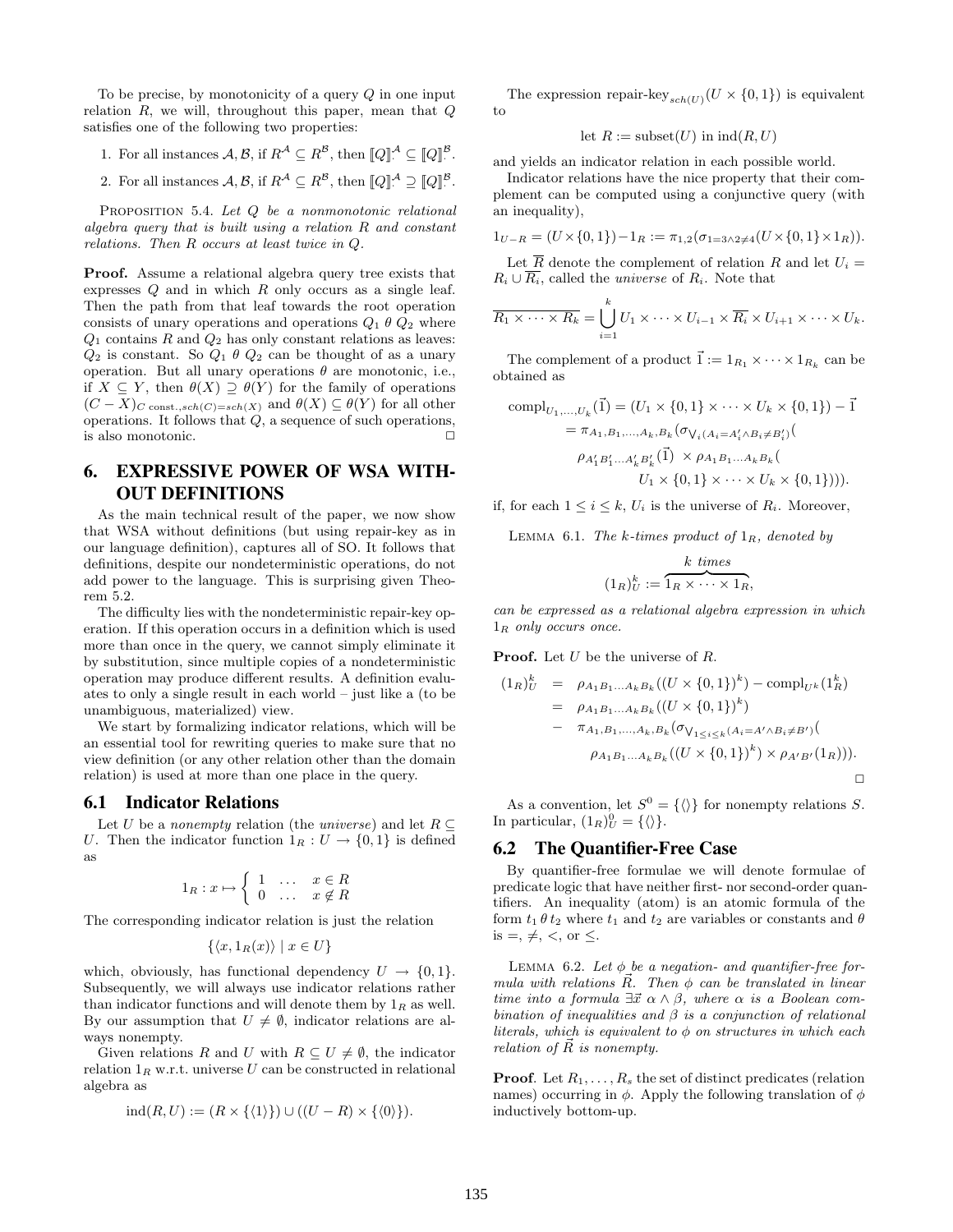Induction start: The translation is the identity on inequality atoms. Rewrite atomic formulae  $R_i(\vec{t})$  into  $\exists \vec{v}_{i1} \ \vec{v}_{i1} =$  $\vec{t} \wedge R_j(\vec{v}_{j1})$ . The free variables of these formulae are the variables occurring in  $\vec{t}$ . The variables  $\vec{v}_{j1}$  are new and do not overlap with those of  $\vec{t}$ .

Induction step: A subformula  $\psi_1 \vee \psi_2$  (resp.,  $\psi_1 \wedge \psi_2$ ) with

$$
\psi_i = \exists \vec{v} \vec{w} \ \alpha_i \wedge \bigwedge_{j=1}^s \bigwedge_{k=1}^{n_{ij}} R_j(\vec{v}_{jk}).
$$

is turned into

$$
\exists \vec{v} \vec{w} \ \alpha \wedge \bigwedge_{j=1}^{s} \bigwedge_{k=1}^{m_j} R_j(\vec{v}_{jk})
$$

where  $m_j = \max(n_{1j}, n_{2j})$  and  $\alpha = \alpha_1 \vee \alpha_2$  (resp.,  $m_j =$  $n_{1j} + n_{2j}, \ \alpha = \alpha_1 \wedge \alpha_2', \text{ and } \alpha_2'$  is obtained from  $\alpha_2$  by replacing each occurrence of variable  $v_{j,k,l}$  everywhere in  $\alpha'_{2}$ by  $v_{j,k+n_{1j},l}$ ).

For the equivalence of the rewritten formula to  $\phi$ , it is only necessary to point out that since, by assumption of the lemma, all the relations  $R_j$  are nonempty,  $\psi_i$  is equivalent to

$$
\exists \vec{v} \vec{w} \ \alpha_i \wedge \bigwedge_{j=1}^s \bigwedge_{k=1}^{m_j} R_j(\vec{v}_{jk}).
$$

It is not hard to verify that the translation can indeed be implemented to run in linear time and that the rewritten formula is of the form claimed in the lemma.  $\Box$ 

THEOREM 6.3. For any quantifier-free formula there is an equivalent positive relational algebra expression over universe relations and indicator relations in which each indicator relation only occurs once.

**Proof Sketch.** Assume  $R_1, \ldots, R_s$  are all the predicates (or equivalently, second-order variables) occurring in the formula, and  $\vec{x}$  are all the free first-order variables of the formula.

First push negations in the formula down to the atomic formulae using De Morgan's laws and the elimination of double negation. Then replace each relational literal  $\neg R_i(\vec{t})$ by the equivalent atom  $1_{R_j}(\vec{t},0)$ , and replace each remaining relational atom  $R_j(\vec{t})$  by the equivalent atom  $1_{R_j}(\vec{t}, 1)$ . Moreover, we replace each inequality literal  $\neg(t \theta t')$  by  $t \theta' t'$ , where  $\theta'$  is the complement of  $\theta$  (e.g.,  $\neq$  for  $=$ ).

Since  $1_{R_i} \neq \emptyset$  and our formula is now negation-free, we can use Lemma 6.2 to rewrite the formula into a formula of syntax

$$
\exists \vec{v} \vec{w} \; \alpha \wedge \bigwedge_{j=1}^{s} \bigwedge_{k=1}^{m_j} 1_{R_j}(\vec{v}_{jk})
$$

where  $\alpha$  does not contain relational atoms.

The relational algebra expression is  $\pi_{\vec{x}}(\sigma_{\alpha}(B_1 \times \cdots \times B_s))$ with  $B_j := \rho_{\vec{v}_{j1}}...\vec{v}_{jm_j}((1_{R_j})_{U_j}^{m_j})$ . Each  $B_j$  computes an  $m_j$ times product of  $1_{R_j}$  using the technique of Lemma 6.1 which just uses one occurrence of  $1_{R_j}$ . All the relations  $1_{R_i}$  only occur once. This proves the theorem.  $\Box$ 

Example 6.4. Consider an alternative encoding of 3-colorability in WSA which is based on guessing a subset of relation  $U = V \times \rho_C({r, g, b})$ . Then 3-colorability is the problem of deciding the SO sentence  $\exists C (\subseteq U) \neg \exists v, w, c, c' \phi_1 \vee$ 

 $\phi_2 \vee \phi_3$  with  $\phi_1 = E(v, w) \wedge C(v, c) \wedge C(w, c), \phi_2 = C(v, c) \wedge C(w, c)$  $C(v, c') \wedge c \neq c'$ , and  $\phi_3 = \neg C(v, r) \wedge \neg C(v, g) \wedge \neg C(v, b)$ , i.e.,  $\phi_1$  asserts that two neighboring nodes have the same color,  $\phi_2$  that a node has simultaneously two colors, and  $\phi_3$  that a node has not been assigned any color at all. If neither is the case, we have a 3-coloring of the graph. Using Theorem 6.3,  $\phi_1 \vee \phi_2 \vee \phi_3$  becomes

$$
\pi = \exists t_1 \dots t_4 \ (\psi_1 \lor \psi_2 \lor \psi_3) \land 1_C(u_1, c_1, t_1) \land 1_C(u_2, c_2, t_2) \land 1_C(u_3, c_3, t_3) \land 1_E(v, w, t_4)
$$

where

$$
\psi_1 = u_1 = v \land u_2 = w \land c_1 = c_2 \land t_1 = t_2 = t_4 = 1
$$
  
\n
$$
\psi_2 = u_1 = u_2 \land c_1 \neq c_2 \land t_1 = t_2 = 1
$$
  
\n
$$
\psi_3 = u_1 = u_2 = u_3 \land c_1 = r \land c_2 = g \land c_3 = b
$$
  
\n
$$
\land \quad t_1 = t_2 = t_3 = 0;
$$

This is a slight simplification of the translation result we would obtain following the proof of Lemma 6.2: We do not define copies of the free variables just to quantify them away again.

Following Theorem 6.3, formula  $\pi$  can be turned into relational algebra as

$$
Q_{\pi} := \pi_{u_1 c_1 u_2 c_2 u_3 c_3 v w} (\sigma_{\psi_1 \vee \psi_2 \vee \psi_3})
$$
  

$$
\rho_{u_1 c_1 t_1 u_2 c_2 t_2 u_3 c_3 t_3} ((1_C)^3_{V \times \{r, g, b\}}) \times \rho_{v w t_4}(E)))
$$

where  $(1_C)^3_{V \times \{r,g,b\}}$  denotes the relational algebra expression for  $1_C \times 1_C \times 1_C$  from Lemma 6.1.

The complete SO sentence can be stated as

$$
\exists 1_C (1_C : V \times \{r, g, b\} \rightarrow \{0, 1\}) \land \neg \exists u_1 c_1 u_2 c_2 u_3 c_3 v w \pi.
$$

If  $1_C$  in  $Q_\pi$  is replaced by repair-key<sub>V,C</sub> $(V \times \rho_C({r, g, b}) \times$  $\rho_T(\{0,1\})$ , this sentence can be turned into WSA without definitions as possible( $\{\langle\rangle\} - \pi_{\emptyset}(Q_{\pi})$ ).

# 6.3 Quantification and Alternation

Conceptually, in SO, there is no difference in the treatment of second-order variables and relations coming from the input structure; an existential second-order quantifier extends the structure over which the formula is evaluated. In our algebra, however, we have to construct the possible alternative relations for a second-order variable  $R$  at the beginning of the bottom-up evaluation of the algebra expression using repair-key and have to later test the existential quantifier  $\exists R$  using the possible operation grouping the possible worlds that agree on  $R$ . For that we have to keep  $R$ around during the evaluation of the algebra expression. Selections also must not actually remove tuples because this would mean that the information about which world the tuple is missing from would be lost. For example, the algebra expression corresponding to a Boolean formula must not return false, but in some form must compute the pair  $\langle R, \text{false} \rangle$ .

Let  $\phi$  be an SO formula with free second-order variables  $R_1, \ldots, R_k$  and l free first-order variables  $x_1, \ldots, x_l$ . Conceptually, our proofs will produce a WSA expression for  $\phi$ that computes, in each possible world identified by choices of relations  $R_1, \ldots, R_k$  for the free second-order variables, the relation

$$
R_1 \times \cdots \times R_k \times \Theta
$$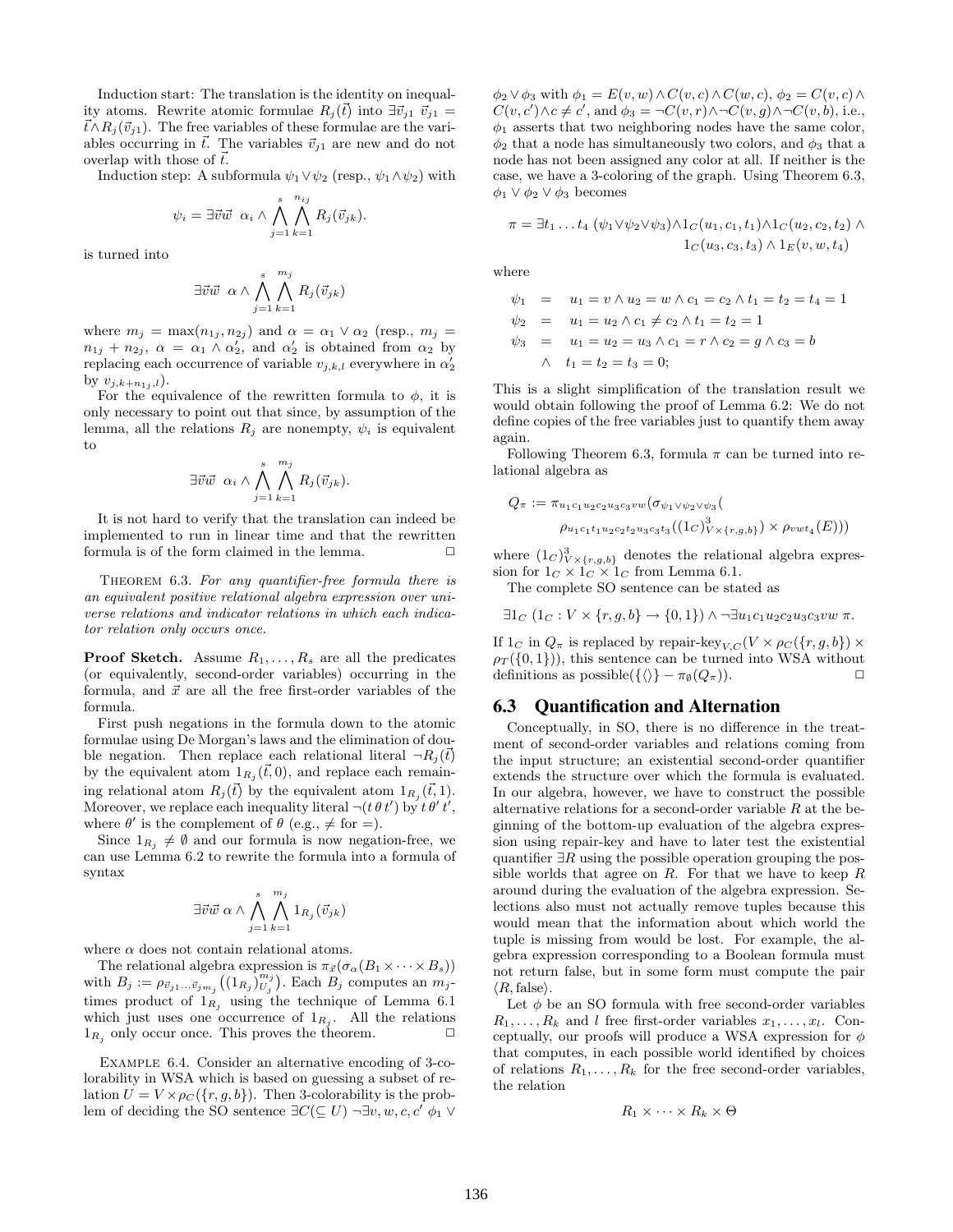where  $\Theta$  is a representation of a mapping

 $\vec{a} \mapsto$  truth value of  $(R_1, \ldots, R_k) \models \phi[\vec{x}]$  replaced by  $\vec{a}$ .

Truth and falsity cannot be just represented by 1 and 0, respectively, because an existential first-order quantifier will effect a projection on Θ whose result may contain both truth values 1 and 0 for a variable assignment  $\vec{a}$ . Thus, projection may map environments for which  $\phi$  is true together with environments for which  $\phi$  is false. In that case we would like to remove the tuples for which the truth value encoding is 0. Unfortunately, the function

$$
F: \left\{ \begin{array}{c} \{0\} \mapsto \{0\} \\ \{1\} \mapsto \{1\} \\ \{0,1\} \mapsto \{1\} \end{array} \right.
$$

is nonmonotonic, and by Proposition 5.4 cannot be expressed in relational algebra if the input relation is to occur in the query only once. Fortunately, we do not need such a function F.

DEFINITION 6.5. A PBIT (protected bit) is either  $\{\perp\}$ (denoting 0) or  $\{\perp,1\}$  (denoting 1).

Given a Boolean query Q (i.e., Q returns either  $\{\langle\rangle\}$  or  $\emptyset$ ),

$$
PBIT(Q) := (Q \times \{1\}) \cup \{\perp\}.
$$

The negation of PBIT B is obtained by  $\{\perp, 1\} - (B \cap \{1\}).$ The set union on PBITs effects a logical OR, thus a relation  $\subseteq R \times PBIT$  for which  $\langle \vec{a}, 1 \rangle \in R$  implies  $\langle \vec{a}, \perp \rangle \in R$ guarantees that projecting away a column other than the rightmost corresponds to existential quantification.

DEFINITION 6.6 (PROTECTED TRUTH-TABLE SEMANTICS). Under the protected truth-table semantics, a second-order formula  $\phi$  with free second-order variables  $R_1, \ldots, R_k$  and free first-order variables  $x_1, \ldots, x_l$ , computes on input relational database A the relation

$$
[\![\phi]\!]_{tt}^{\mathcal{A}}(R_1,\ldots,R_k):=1_{R_1}\times\cdots\times1_{R_k}\times\Theta
$$

such that

$$
\Theta = \rho_{\vec{D},T}((D^l \times \{\bot\}) \cup \{\langle \vec{a}, 1 \rangle \mid \vec{a} \in D^l, (A, R_1, \dots, R_k) \models \phi[\vec{x} \text{ replaced by } \vec{a}] \text{ is true}\})
$$

and D is a domain relation containing the possible values for the first-order variables.

A relation Θ can therefore be thought of as a mapping  $D^l \to PBIT$ . The complement of such a relation  $\Theta$  is

$$
\mathrm{compl}_{D^l}(\Theta) := D^l \times \{\perp, 1\} - \sigma_{T=1}(\Theta).
$$

EXAMPLE 6.7. Let  $R = \{ (0, 1), (1, 0) \}$  with schema  $R(AB)$ and let  $\phi = R(x, 1)$ . Then

$$
[\![\phi]\!]_{tt}^{()}(R) = \begin{array}{c|cccc} 1_R & A & B & (\in R) & & & \\ \hline 0 & 0 & 0 & & & & \\ 0 & 1 & 1 & & & & \\ 1 & 0 & 1 & & & & \\ 1 & 1 & 0 & & & & 1 \end{array} \times \begin{array}{c|cccc} \Theta & x & T & & & \\ \hline 0 & 1 & & & & \\ 0 & 1 & & & & \\ 1 & 1 & 0 & & & \end{array}
$$

because  $PBIT(R \models \phi[0]) = \{1, \perp\}$  and  $PBIT(R \models \phi[1]) =$  $\{\perp\}.$ 

We will define WSA expressions that correspond to SO formulae under the protected truth-table semantics.

Next we obtain an auxiliary construction for complementing a Θ relation while passing on the values of the secondorder variables. This will be the essential tool for alternation.

LEMMA 6.8. Let  $P = 1_{R_1} \times \cdots \times 1_{R_k} \times \Theta$  where  $\Theta \subseteq$  $D_1 \times \cdots \times D_l \times PBIT$ . There is a WSA expression without definitions for

$$
\text{compl}_{U_1,\ldots,U_k;\vec{D},T}(P) := 1_{R_1} \times \cdots \times 1_{R_k} \times \text{compl}(\Theta)
$$

in which P only occurs once.

**Proof.** Let  $sch(U_i) = A_i$  and  $sch(1_{R_i}) = A_i B_i$ . We write  $\vec{1}$ for  $1_{R_1} \times \cdots \times 1_{R_k}$  and  $\vec{U}^+$  for  $U_1 \times \cdots \times U_k \times \rho_{B_1...B_k} (\{0,1\}^k)$ . An encoding of  $\text{compl}_{U_1,...,U_k}(\vec{1})$  in relational algebra was given in Section 6.1.  $\label{eq:comp} \text{compl}_{U_1,...,U_k;\vec{D},T}(\vec{1}\times \Theta) =$ 

$$
\vec{l} \times (D^l \times \{\bot, 1\} - \sigma_{T=1}(\Theta))
$$
\n
$$
= (\vec{U}^+ \times D^l \times \rho_T(\{\bot, 1\}))
$$
\n
$$
-{\rm compl}_{U_1, \dots, U_k}(\vec{1}) \times D^l \times \rho_T(\{\bot, 1\})
$$
\n
$$
-\vec{U}^+ \times \sigma_{T=1}(\Theta)
$$
\n
$$
= (\vec{U}^+ \times D^l \times \rho_T(\{\bot, 1\}))
$$
\n
$$
-\pi_{A_1, B_1, \dots, A_k, B_k, T}(\sigma_{V_i(A_i = A'_i \land B_i \neq B'_i) \lor T' = T=1}(\vec{U}^+ \times \rho_{A'_1 B'_1 \dots A'_k B'_k T'}(\vec{1} \times \Theta) \times \rho_T(\{\bot, 1\}))).
$$

The final WSA expression is in the desired form.  $\Box$ 

Now we are ready to prove the main result of this section.

THEOREM 6.9. Given a second-order formula  $\phi$ , a WSA expression without definitions which is equivalent to  $\phi$  under the protected truth-table semantics can be computed in linear time in the size of  $\phi$ .

Proof Sketch. The proof is by bottom-up induction in the formula. We will construct for each SO formula  $\phi$  with free second-order variables  $R_1, \ldots, R_k$  on input structure A (that is, the input relations from A are *separate* from  $R_1, \ldots, R_k$ ) a WSA expression P such that

$$
[P]_{\{A\}}^{\mathcal{A}} = \{ [\![\phi]\!]_{\mathcal{H}}^{\mathcal{A}}(R_1,\ldots,R_k) \mid R_1 \subseteq U_1,\ldots,R_k \subseteq U_k \}.
$$

Induction start: Assume that  $\phi$  is quantifier-free with free second-order variables  $R_1, \ldots, R_k$   $(k \geq k_0)$  and free firstorder variables  $\vec{x}$ . Consider the quantifier-free formula

$$
\psi(\vec{y},\vec{x},t) := \left(\bigwedge_{1 \leq j \leq k} 1_{R_j}(\vec{y}_j)\right) \wedge \big((\phi \wedge t = 1) \vee t = \bot\big),
$$

where the variables  $\vec{y}$  and t are new and do not occur in  $\phi$ . It is easy to verify that  $\psi$  defines the relation  $[\![\phi]\!]_{tt}^{\mathcal{A}}(R_1,\ldots,R_k)$ in the sense that

$$
(R_1,\ldots,R_k)\vDash\psi[\vec{t}]\Leftrightarrow\vec{t}\in[\![\phi]\!]_{tt}^{\mathcal{A}}(R_1,\ldots,R_k).
$$

Specifically, the projection down to columns  $\vec{y}_j$  represents the free second-order variable  $R_i$ , the projection down to columns  $\vec{x}$  specifies all the possible assignments to the firstorder variables, and t is a PBIT for the truth value of  $\phi$  for a given assignment to the first- and second-order variables.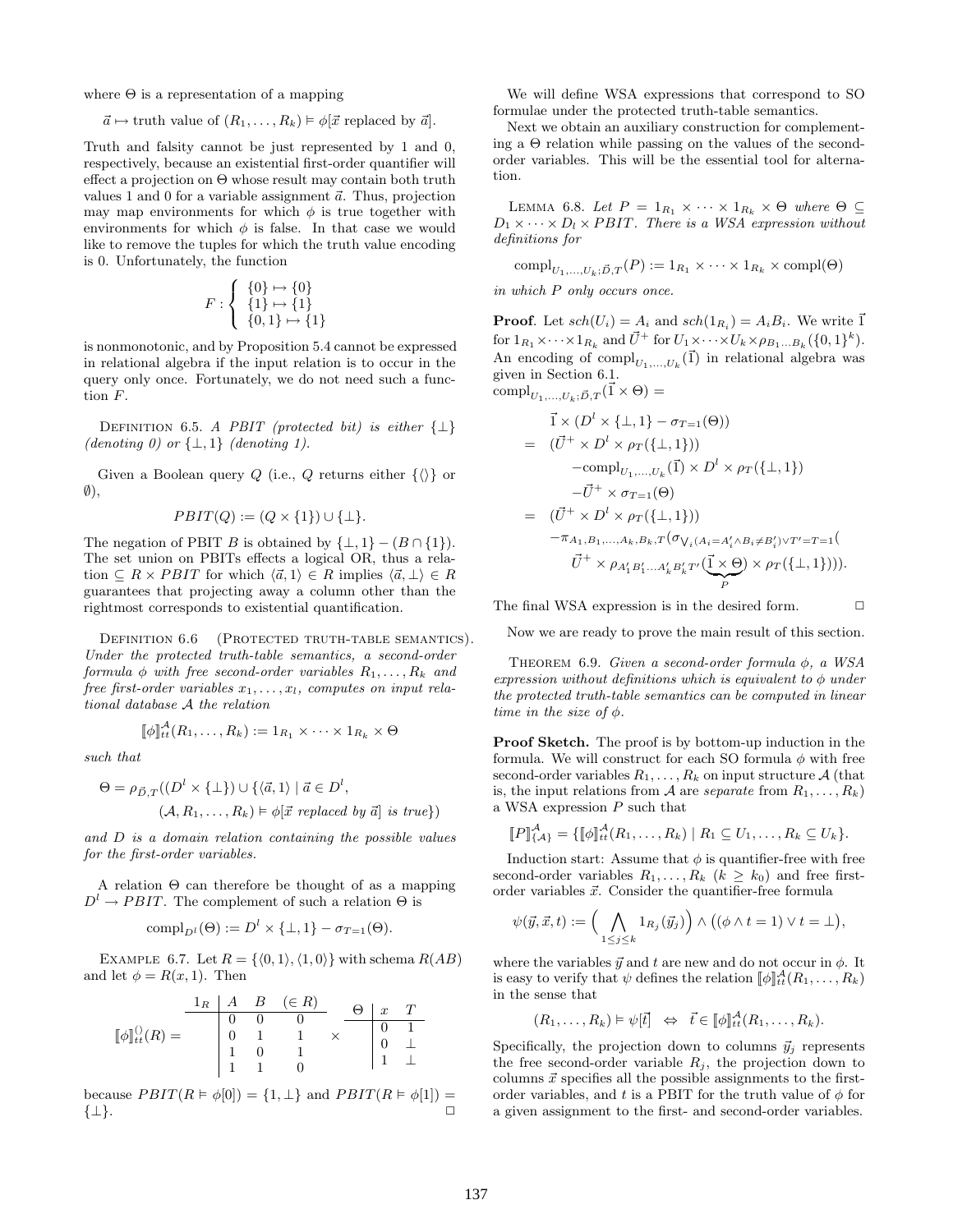The corresponding WSA expression without definitions P is obtained as follows. We first translate  $\psi$  into a relational algebra expression using Theorem 6.3. In this expression, each relation  $1_{R_i}$  occurs at most once. Apart from that, it uses only universe relations  $U_j$  (which can be thought of as  $ar(R_i)$ -times products of D). In this expression, we replace each indicator relation  $1_{R_j}$  as follows. For input relations  $R_j$   $(j \leq k_0)$ , we replace  $1_{R_j}$  by the algebra expression ind $(R_j, U_j)$ . For second-order variables  $R_j$   $(j > k_0)$ , we replace  $1_{R_j}$  by repair-key<sub>sch(U<sub>j</sub>)</sub>( $U_j \times \{0,1\}$ ). The claim of the induction hypothesis follows immediately.

Induction step ( $\phi$  has quantifiers): We assume that universal quantifiers  $\forall$  have been replaced by  $\neg \exists \neg \neg$ .

• First-order existential quantification:  $\phi = \exists x_{l+1} \ \psi$ , where the free first-order variables of  $\psi$  are  $x_1, \ldots, x_{l+1}$ . By the induction hypothesis, there is a WSA expression P which computes  $[\![\psi]\!]_t^{\mathcal{A}}(R_1,\ldots,R_k)$ . The corresponding WSA expression is  $\pi_{sch(P)-x_{l+1}}(P)$ . It is easy to verify that the projection has exactly the effect of existential first-order quantification,

$$
\llbracket \exists x_{l+1} \; \psi \rrbracket_{tt}^A(R_1, \ldots, R_k) =
$$

$$
\pi_{sch(P) - x_{l+1}}([\![\psi]\!]_{tt}^A(R_1, \ldots, R_k)).
$$

The semantics of WSA ensures that this projection is performed in parallel in all possible worlds (i.e., for any interpretation of the free second-order variables we may choose), without interference (see Lemma 3.5 and Lemma 3.6).

• Second-order existential quantification:  $\phi = \exists R_{k+1} \psi$ . By the induction hypothesis, there is a WSA expression P which computes  $[\![\psi]\!]_{tt}^{\mathcal{A}}(R_1,\ldots,R_{k+1})$ . We may assume w.l.o.g. that the relations  $R_1, \ldots, R_{k+1}$  have disjoint schemas. The WSA expression for  $\phi$  is

$$
Q = \pi_{sch(P)-sch(R_{k+1})}(\text{possible}_{sch(R_1),...,sch(R_k)}(P)).
$$

The correctness is established as follows.

$$
\begin{aligned}\n\llbracket Q \rrbracket_{\{A\}}^{\mathcal{A}} &:= \\
& \left\{ \pi_{sch(P) - sch(R_{k+1})} \Big( \bigcup \{ S \in [P]_{\{A\}}^{\mathcal{A}} \\
& \mid \pi_{sch(R_1), \dots, sch(R_k)}(S) = 1_{R_1} \times \dots \times 1_{R_k} \} \Big) \right. \\
& \left. \qquad \qquad + \vec{R} \subseteq \vec{U} \right\} \\
&= \left\{ \pi_{sch(P) - sch(R_{k+1})} \left( \bigcup_{R_{k+1} \subseteq U_{k+1}} \llbracket \psi \rrbracket_{tt}^{\mathcal{A}}(R_1, \dots, R_{k+1}) \right) \mid \vec{R} \subseteq \vec{U} \right\} \\
&= \left\{ \llbracket \exists R_{k+1} \psi \rrbracket_{tt}^{\mathcal{A}}(R_1, \dots, R_k) \mid \vec{R} \subseteq \vec{U} \right\} \\
&= \vec{A} \quad \vec{A} \quad \vec{A} \quad \vec{A} \quad \vec{A} \quad \vec{A} \quad \vec{A} \quad \vec{A} \quad \vec{A} \quad \vec{A} \quad \vec{A} \quad \vec{A} \quad \vec{A} \quad \vec{A} \quad \vec{A} \quad \vec{A} \quad \vec{A} \quad \vec{A} \quad \vec{A} \quad \vec{A} \quad \vec{A} \quad \vec{A} \quad \vec{A} \quad \vec{A} \quad \vec{A} \quad \vec{A} \quad \vec{A} \quad \vec{A} \quad \vec{A} \quad \vec{A} \quad \vec{A} \quad \vec{A} \quad \vec{A} \quad \vec{A} \quad \vec{A} \quad \vec{A} \quad \vec{A} \quad \vec{A} \quad \vec{A} \quad \vec{A} \quad \vec{A} \quad \vec{A} \quad \vec{A} \quad \vec{A} \quad \vec{A} \quad \vec{A} \quad \vec{A} \quad \vec{A} \quad \vec{A} \quad \vec{A} \quad \vec{A} \quad \vec{A} \quad \vec{A} \quad \vec{A} \quad \vec{A} \quad \vec{A} \quad \vec{A} \quad \vec{A} \quad \vec{A} \quad \vec{A} \quad \vec{A} \quad \vec{A
$$

where  $\vec{R} \subseteq \vec{U}$  is a shortcut for  $R_1 \subseteq U_1, \ldots, R_k \subseteq U_k$ .

• Negation:  $\phi = \neg \psi$ . The WSA expression for  $\phi$  is compl<sub>U1</sub>...U<sub>k</sub>; $\vec{D}, T$  (P). By Lemma 6.8,

$$
\llbracket \neg \psi \rrbracket_{tt}^{\mathcal{A}}(R_1, \dots, R_k) =
$$

$$
\text{compl}_{U_1 \dots U_k; \vec{D}, T}(\llbracket \psi \rrbracket_{tt}^{\mathcal{A}}(R_1, \dots, R_k)).
$$

The correctness follows from the fact that the operations of  $\text{compl}_{U_1...U_k;\vec{D},T}(\cdot)$  are relational algebra, which is evaluated in WSA in each world in parallel.

For an SO formula  $\phi$  without free second-order-variables, the WSA expression  $P$  computes a singleton relation

$$
[\![P]\!]_{\{A\}}^{\mathcal{A}} = {\{[\![\phi]\!]_{tt}^{\mathcal{A}}}(.)\},
$$

that is, there is a single possible world as result.  $\Box$ 

REMARK 6.10. From protected truth-table to standard semantics of SO: Let  $\phi$  be an SO formula without free secondorder variables (but possibly with input relations) and let P be the corresponding WSA expression given by Theorem 6.9. The relation defined by the free first-order variables of  $\phi$ ,  $\{\vec{a} \in D^l \mid A \models \phi[\vec{a}]\},\$ is obtained as  $\pi_{sch(P)-\{T\}}(\sigma_{T=1}(P)).$ 

Note that the proof construction of Theorem 6.9 is stronger: If  $\phi$  has free second-order variables, then the corresponding WSA expression computes, for each possible interpretation of the free second-order variables, a possible world with the relation defined by the first-order variables and the values taken by the second-order variables all encoded in a single unambiguous relation according to  $\lbrack \cdot \rbrack_{tt}$ .  $\Box$ 

Example 6.11. We continue Example 4.2. Let

$$
\phi = (L(c, p, 0) \land (P_1(p) \lor P_2(p))) \lor (L(c, p, 1) \land \neg (P_1(p) \lor P_2(p))).
$$

Then  $\Sigma_2$ -QBF can be expressed by the SO sentence

 $\exists P_1(\subseteq V_1) \neg \exists P_2(\subseteq V_2) \neg \exists c (\in C) \neg \exists p \phi$ .

We can turn  $(\phi \vee t = \perp) \wedge P_1(p_{12}) \wedge P_2(p_{22})$  into WSA over indicator relations as

$$
Q = \sigma_{\psi} \left( \rho_{cpst_L} (1_L) \times \rho_{p_{11}t_{11}p_{12}t_{12}} ((1_{P_1})_{V_1}^2) \times \rho_{p_{21}t_{21}p_{22}t_{22}} ((1_{P_2})_{V_2}^2) \times \rho_t (\{\langle \bot \rangle\} \cup \{\langle 1 \rangle\}) \right)
$$

where  $\psi = (t = \perp \vee (t_{L} = 1 \wedge p = p_{11} = p_{21} \wedge ((s =$  $0 \wedge (t_{11} = 1 \vee t_{21} = 1)) \vee (s = 1 \wedge t_{11} \neq 1 \wedge t_{21} \neq 1)))$ . Note that we have simplified the expression of the proof somewhat by inlining the auxiliary variables  $\vec{v}$  and  $\vec{w}$ .

The complete WSA expression for the SO sentence is

$$
\underbrace{\pi_{\emptyset} \circ \sigma_{t=1}}_{\exists P_2} \circ \underbrace{\pi_t \circ \text{possible}_{\emptyset} \circ \text{compl}_{V_1; T}}_{\exists P_2} \circ \underbrace{\text{compl}_{V_1, V_2; T}}_{\neg} \circ \underbrace{\sigma_{p_{12}t_{12}p_{22}t_{22}t}}_{\exists c} \circ \underbrace{\sigma_{p_{12}t_{12}p_{22}t_{22}t}}_{\exists c} \circ
$$

We replace  $1_L$  by  $\text{ind}(L, \cdot)$  and  $1_{P_i}$  by repair-key<sub>p</sub> $(\rho_{pt}(V_i \times$  $\{0,1\})$ ).

The composition of Theorems 4.3 and 6.9 yields a translation<sup>3</sup> from WSA with definitions to WSA without. Thus, definitions add no power to WSA.

Corollary 6.12. WSA without definitions captures WSA.

<sup>3</sup>This translation is inefficient, however: It may produce WSA expressions that are exponentially larger than the input, and may introduce additional difference operations.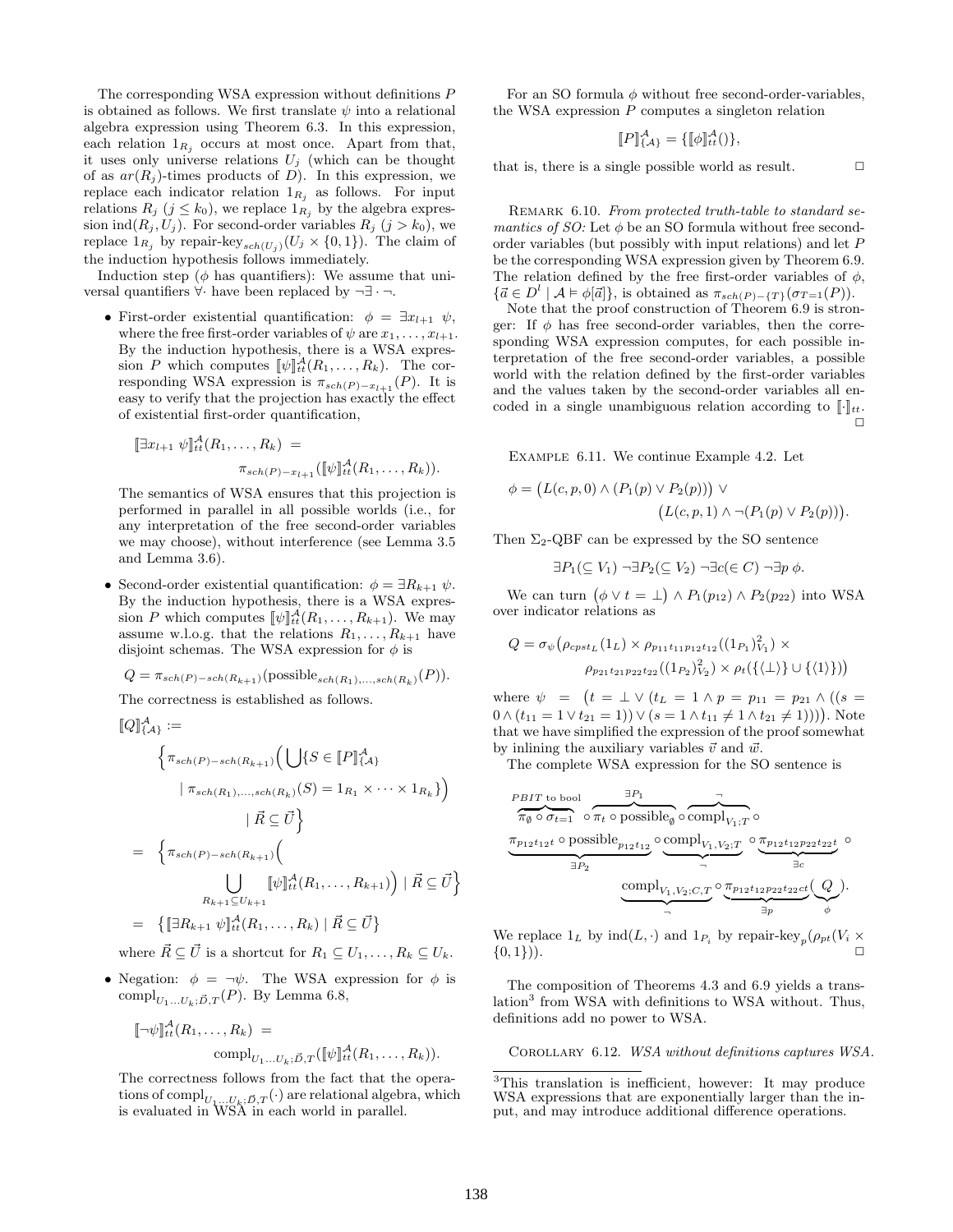# 7. COMPLEXITY OF WSA

The data complexity of a query language refers to the problem of evaluating queries on databases assuming the queries fixed and only the database part of the input, while combined complexity assumes that both the query and the database are part of the input [19].

By [18], a generalization of Fagin's Theorem [8] (see also [15]), the data complexity of SO logic corresponds exactly to the polynomial hierarchy (PHIER) in the following way: The data complexity of each SO sentence is in one of the classes of the polynomial hierarchy, and for each such class there is an SO sentence whose data complexity is complete for it. (The verbose definition is necessary because no individual problem is complete for PHIER unless the hierarchy collapses.) SO logic is also PSPACE-complete with respect to combined complexity.

By the interreducibility between SO and WSA, which is efficient for the reduction from SO to WSA without definitions (Theorem 6.9, which implies PSPACE-hardness of WSA with or without definitions) and the reduction from WSA without definitions to SO (Theorem 4.3, which implies PSPACE-membership of WSA without definitions), the following complexity results follow for WSA.

- COROLLARY 7.1. 1. WSA with or without definitions corresponds exactly to PHIER with respect to data complexity,
- 2. WSA with definitions is PSPACE-hard with respect to combined complexity, and
- 3. WSA without definitions is PSPACE-complete with respect to combined complexity.

We cannot directly conclude an upper bound on the combined complexity of WSA with definitions from the reduction of Theorem 4.3 because it takes exponential time: In the case that WSA definitions are used, several copies of formulae  $\psi_V$  may be used in the SO formula constructed in the proof. By inductively expanding the formula, eliminating definitions, we cause an exponential blow-up of formula size. However, we can think of the proof construction as a linear-time mapping from WSA with definitions to second-order logic with definitions. The standard PSPACE algorithm for second-order logic extends directly to secondorder logic with definitions: Of the formula, we only have to maintain a current path in its parse tree, which is clearly of polynomial size. It follows that

PROPOSITION 7.2. WSA with definitions is PSPACE-complete with respect to combined complexity.

### 8. RELATED WORK

In an early piece of related work, Libkin and Wong [16] define a query algebra for handling both nested data types and uncertainty. Their notion of uncertainty called or-sets (as a generalization of the or-sets of [11]) is treated as a special collection type that can syntactically be thought of as a set of data and is only interpreted as uncertainty on an additional "conceptual level". The result is a very elegant and clean algebra that nicely combines complex objects with uncertainty. While their language is stronger and can manage nested data, there is nevertheless a close connection to WSA, which can be thought of as a flat relational version

of their language. Indeed, the or-set language contains an operator  $\alpha$  that is essentially equivalent to the repair-key operator of WSA.

TriQL, the query language of the Trio project [20], subsumes the power of relational algebra and supports an operation "groupalts" which expresses the repair-key operation of WSA applied to a certain relation. There are many more operations in TriQL, but it is hard to tell whether possible  $\vec{A}$  is expressible in TriQL since no formal semantics of the language is available. Moreover, explicitly processing and modifying the Trio representation system is central to TriQL's design philosophy. As a consequence, TriQL contains a number of representation-dependent (non-generic [2]) operations which may return semantically different results for different semantically equivalent representations of a probabilistic database. This makes TriQL hard to study and compare with WSA. However, it seems that WSA is a good candidate for a generic core to TriQL, and the results of the present paper provide additional evidence that TriQL is highly expressive.

The probabilistic databases definable using repair-key from certain relations are also a large fragment of the block independent-disjoint (BID) tables of Ré and Suciu: Using repair-key and selection, all the BID tables can be defined. In their paper [17], they study related representability problems for BID tables. BID tables are known to be more powerful than tuple-independent tables, which correspond to uncertain tables definable using the subset operation. This is in line with observations made in Section 5 of the present paper.

In [7], Dalvi and Suciu characterize a class of conjunctive queries that are  $#P$ -hard with self-joins and in polynomial time without, namely the hierarchical queries with an inversion that does not have an eraser (for a definition of that class, see [7]). The present paper shows that self-joins in relational algebra can be essentially eliminated at the cost of introducing difference operations. This directly yields a #P-hardness result for a very restrictive class of queries with difference on probabilistic databases.

The algebra defined in our earlier work [4] is exactly the one described in the present paper, modulo the following details. Most importantly, while repair-key is introduced there as part of the algebra, most of the paper focuses on the fragment that is obtained by replacing repair-key by choice-of. Moreover, the syntax of possible<sub> $\vec{A}$ </sub> allows for the grouping of worlds by a query Q that can be given as a parameter; the syntax is  $\mathrm{possible}_Q(Q').$  An operation  $\mathrm{possible}_{\vec{A}}$  in the syntax of the present paper corresponds to an operation  $\text{possible}_{\pi_{\vec{A}}}$  in the syntax of [4]. The results of this paper imply that allowing general queries Q for grouping adds no power, so we are indeed studying the same language. The paper [4] also gives an SQL-like syntax for WSA, in which the intuition of possible  $\vec{A}$  is made explicit by the syntax "select possible  $\dots$  group worlds by  $\dots$ ".

In recent work [3, 14, 12], efficient techniques for processing a large part of WSA have been developed. The only operations that currently defy good solutions are possible  $\vec{A}$ (i.e., with world grouping) and, to a lesser extent, relational difference. Indeed, the repair-key operator on the standard representations described in Example 2.1 can be implemented efficiently, even though semantically it generally causes an exponential blowup in the size of the set of possible worlds. Thus, it is natural to ask for the expressive